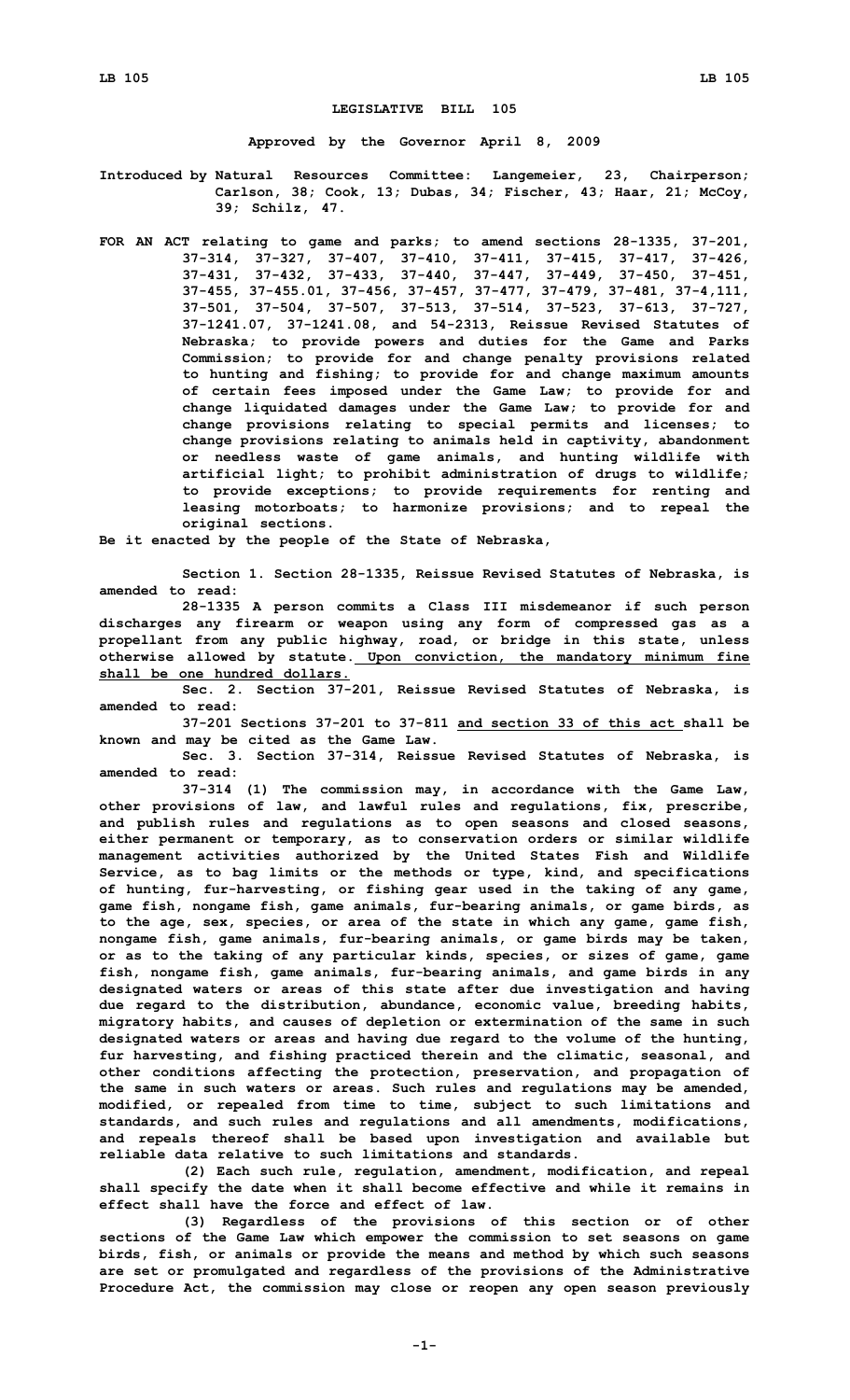**set on game birds, fish, or animals in all or any specific portion of the state. The commission shall only close or reopen such seasons by majority vote at <sup>a</sup> valid special meeting called under section 37-104 and other provisions of statutes regarding the holding of public meetings. Any closing or reopening of an open season previously set by the commission shall not be effective for at least twenty-four hours after such action by the commission. The commission shall make every effort to make available to all forms of the news media the information on any opening or closing of any open season on game birds, fish, or animals previously set. The commission may only use this special provision allowing the commission to open or close game bird, fish, or animal seasons previously set in emergency situations in which the continuation of the open season would result in grave danger to human life or property. The commission may also close or reopen any season established by <sup>a</sup> conservation order under the same provisions pertaining to closing and reopening seasons in this section.**

**(4) Any person violating the rules and regulations adopted and promulgated pursuant to this section shall be guilty of <sup>a</sup> Class III misdemeanor and shall be fined at least one hundred dollars upon conviction.**

**Sec. 4. Section 37-327, Reissue Revised Statutes of Nebraska, is amended to read:**

**37-327 (1) The commission shall establish fees for licenses, permits, stamps, bands, registrations, and certificates issued under the Game Law and the State Boat Act and shall establish the fee required by section 37-562 as provided in such law, act, and section. The commission shall not increase any fee more than six percent in any one per year, except that if <sup>a</sup> fee has not been increased by such percentage in <sup>a</sup> prior year after 1993, the immediately preceding year, the difference between <sup>a</sup> six percent increase and the actual percentage increase in such prior preceding year may be added to the percentage increase in <sup>a</sup> subsequent the following year. Such fees shall be collected and disposed of as provided in such law, act, and section. The commission shall, as provided in such law, act, and section, establish issuance fees to be retained by authorized agents of such licenses, permits, stamps, bands, registrations, and certificates under such law, act, and section. The commission shall establish such fees by the adoption and promulgation of rules and regulations.**

**(2) Prior to establishing any fee, the commission shall, at least thirty days prior to the hearing required in section 84-907, make the following information available for public review:**

**(a) The commission's policy on the minimum cash balance to be maintained in the fund in which the revenue from the fee being established is deposited and the justification in support of such policy;**

**(b) Monthly estimates of cash fund revenue, expenditures, and ending balances for the current fiscal year and the following two fiscal years for the fund in which the revenue from the fee being established is deposited. Estimates shall be prepared for both the current fee schedule and the proposed fee schedule; and**

**(c) <sup>A</sup> statement of the reasons for establishing the fee at the proposed level.**

**(3) The commission may adopt and promulgate rules and regulations to establish fees for expired licenses, permits, stamps, bands, registrations, and certificates issued under the Game Law and the State Boat Act. The commission shall collect the fees and remit them to the State Treasurer for credit to the State Game Fund.**

**Sec. 5. Section 37-407, Reissue Revised Statutes of Nebraska, is amended to read:**

**37-407 The commission may offer multiple-year permits or combinations of permits at reduced rates and may establish fees pursuant to section 37-327 to be paid to the state for resident and nonresident hunting permits, annual fishing permits, three-day fishing permits, one-day fishing permits, combination hunting and fishing permits, fur-harvesting permits, and nonresident special two-day hunting permits issued for periods of two consecutive days between the Wednesday immediately preceding Thanksgiving Day and December 31 of the same calendar year and limited to one special two-day permit per applicant per year, as follows:**

**(1) Resident fees shall be (a) not more than thirteen dollars for hunting, (b) not more than seventeen dollars and fifty cents for fishing, (c) not more than eleven dollars and fifty cents for <sup>a</sup> three-day fishing permit, (d) not more than eight dollars for <sup>a</sup> one-day fishing permit, (e) not more than twenty-nine dollars for both fishing and hunting, and (f) not more than twenty dollars for fur harvesting; and**

**(2) Nonresident fees shall be (a) not more than two hundred sixty dollars for <sup>a</sup> period of time specified by the commission for fur harvesting**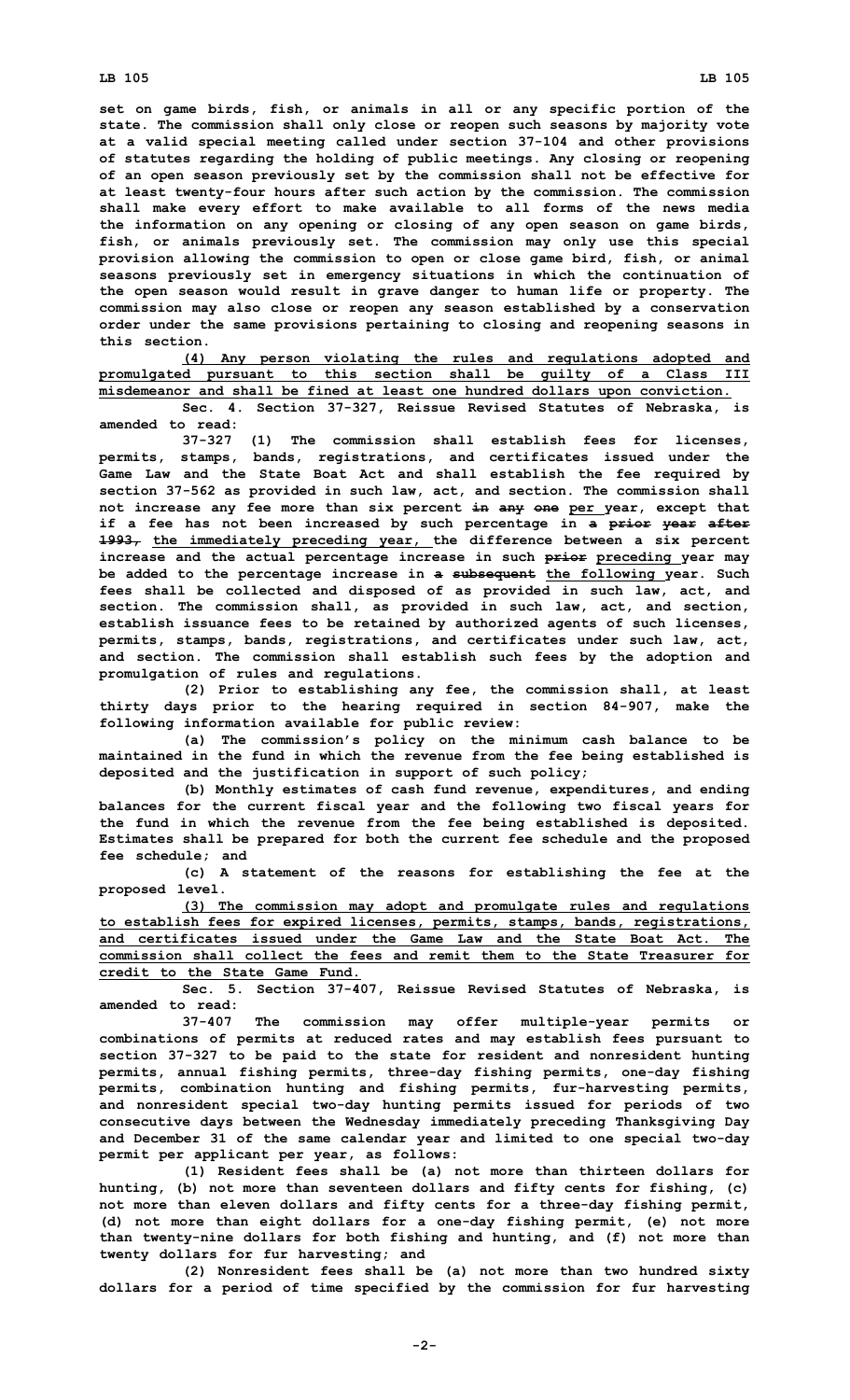**one thousand or less fur-bearing animals and not more than seventeen dollars and fifty cents additional for each one hundred or part of one hundred fur-bearing animals harvested, (b)(i) for persons sixteen years of age and older, not more than eighty dollars for hunting and (ii) for persons under sixteen years of age, not less than the fee required pursuant to subdivision (1)(a) of this section for hunting, (c) not more than thirty-five dollars for <sup>a</sup> special two-day hunting permit plus the cost of <sup>a</sup> habitat stamp, (d) not more than nine dollars for <sup>a</sup> one-day fishing permit, (e) not more than sixteen dollars and fifty cents for <sup>a</sup> three-day fishing permit, and (f) not more than forty-nine dollars and fifty cents for an annual fishing permit, and (g)(i) for persons sixteen years of age and older, not more than one hundred fifty dollars for both fishing and hunting and (ii) for persons under sixteen years of age, not less than the fee required pursuant to subdivision (1)(e) of this section for both fishing and hunting.**

**Sec. 6. Section 37-410, Reissue Revised Statutes of Nebraska, is amended to read:**

**37-410 (1) It shall be unlawful (1) (a) for any person who has been issued <sup>a</sup> permit under the Game Law to lend or transfer his or her permit to another or for any person to borrow or use the permit of another, (2) (b) for any person to procure <sup>a</sup> permit under an assumed name or to falsely state the place of his or her legal residence or make any other false statement in securing <sup>a</sup> permit, (3) (c) for any person to knowingly issue or aid in securing <sup>a</sup> permit under the Game Law for any person not legally entitled thereto, (4) (d) for any person disqualified for <sup>a</sup> permit to hunt, fish, or harvest fur with or without <sup>a</sup> permit during any period when such right has been forfeited or for which his or her permit has been revoked by the commission, or (5) (e) for any nonresident under the age of sixteen years to receive <sup>a</sup> permit to harvest fur from any fur-bearing animal under the Game Law without presenting <sup>a</sup> written request therefor signed by his or her father, mother, or guardian.**

**(2) All children who are residents of the State of Nebraska and are under sixteen years of age shall not be required to have <sup>a</sup> permit to hunt, harvest fur, or fish.**

**(3) Any person violating subdivision (1)(a), (b), (c), or (d) of this section shall be guilty of <sup>a</sup> Class II misdemeanor and, upon conviction, shall be fined at least one hundred dollars for violations involving <sup>a</sup> fishing permit, at least one hundred fifty dollars for violations involving <sup>a</sup> small game, fur-harvesting, paddlefish, or deer permit, at least two hundred fifty dollars for violations involving an antelope permit, at least five hundred dollars for violations involving an elk permit, and at least one thousand dollars for violations involving <sup>a</sup> mountain sheep permit. Any person violating subdivision (1)(e) of this section shall be guilty of <sup>a</sup> Class III misdemeanor and shall be fined at least seventy-five dollars. Any , and any permits purchased or used in violation of this section shall be confiscated by the court.**

**Sec. 7. Section 37-411, Reissue Revised Statutes of Nebraska, is amended to read:**

**37-411 (1) Unless issued <sup>a</sup> permit as required in the Game Law, it shall be unlawful:**

**(a) For any resident of Nebraska who is sixteen years of age or older or any nonresident of Nebraska to engage in fur harvesting or possess any fur-bearing animal or raw fur, except that <sup>a</sup> person may possess <sup>a</sup> fur-bearing animal or raw fur for up to ten days after expiration of <sup>a</sup> valid permit. Nonresident fur-harvesting permits may be issued only to residents of states which issue similar permits to residents of Nebraska;**

**(b) For any resident of Nebraska who is sixteen years of age or older or any nonresident of Nebraska to hunt or possess any kind of game birds, game animals, or crows;**

**(c) For any person who is sixteen years of age or older to hunt or possess any migratory waterfowl without <sup>a</sup> federal migratory bird hunting stamp and <sup>a</sup> Nebraska migratory waterfowl stamp as required under the Game Law and rules and regulations of the commission; or**

**(d) For any person who is sixteen years of age or older to take any kind of fish, bullfrog, snapping turtle, tiger salamander, or mussel from the waters of this state or possess the same except as provided in section 37-402. All nonresident anglers under sixteen years of age shall be accompanied by <sup>a</sup> person who has <sup>a</sup> valid fishing permit.**

**(2) It shall be unlawful for <sup>a</sup> nonresident to hunt or possess any kind of game birds or game animals, to take any kind of fish, mussel, turtle, or amphibian, or to harvest fur with <sup>a</sup> resident permit illegally obtained.**

**(3) It shall be unlawful for anyone to do or attempt to do any other thing for which <sup>a</sup> permit is required by the Game Law without first obtaining**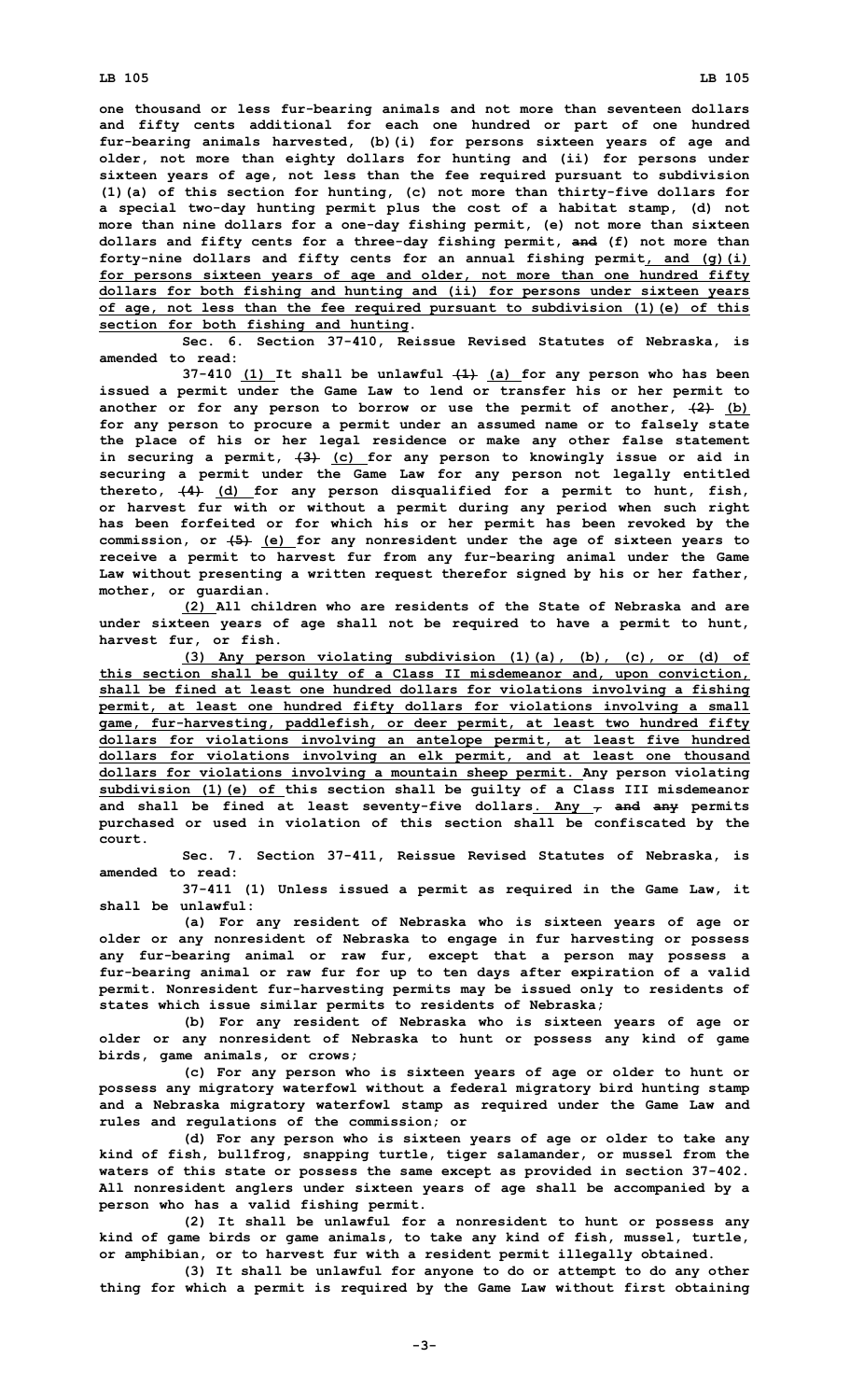**such permit and paying the fee required.**

**(4) Any nonresident who hunts or has in his or her possession any wild mammal or wild bird shall first have <sup>a</sup> nonresident hunting permit as required under the Game Law and rules and regulations of the commission.**

**(5) Any nonresident who takes or has in his or her possession any wild turtle, mussel, or amphibian shall first have <sup>a</sup> nonresident fishing permit as required under the Game Law and rules and regulations of the commission.**

**(6) Except as provided in this section and sections 37-407 and 37-418, it shall be unlawful for any nonresident to trap or attempt to trap or to harvest fur or attempt to harvest fur from any wild mammal.**

**(7) It shall be unlawful for anyone to lure or entice wildlife into <sup>a</sup> domesticated cervine animal facility for the purpose of containing such wildlife.**

**(8)(a) (7)(a) Any person violating this section shall be guilty of <sup>a</sup> Class II misdemeanor and, upon conviction, shall be fined at least seventy-five dollars. fifty dollars for failure to hold the appropriate stamp under subdivision (1)(c) of this section, at least one hundred dollars for failure to hold <sup>a</sup> fishing permit, at least one hundred fifty dollars for failure to hold <sup>a</sup> small game, fur-harvesting, paddlefish, or deer permit, at least two hundred fifty dollars for failure to hold an antelope permit, at least five hundred dollars for failure to hold an elk permit, and at least one thousand dollars for failure to hold <sup>a</sup> mountain sheep permit.**

**(b) If the offense is failure to hold <sup>a</sup> hunting, fishing, fur-harvesting, deer, turkey, or antelope permit as required, unless issuance of the required permit is restricted so that permits are not available, the court shall require the offender to purchase the required permit and exhibit proof of such purchase to the court.**

**Sec. 8. Section 37-415, Reissue Revised Statutes of Nebraska, is amended to read:**

**37-415 (1) The commission may issue to any Nebraska resident <sup>a</sup> lifetime fur-harvesting, fishing, hunting, or combination hunting and fishing permit upon application and payment of the appropriate fee. The fee for <sup>a</sup> resident lifetime fur-harvesting permit shall be not more than two hundred ninety-nine dollars, the fee for <sup>a</sup> resident lifetime hunting permit shall be not more than two hundred ninety-nine dollars, the fee for <sup>a</sup> resident lifetime fishing permit shall be not more than three hundred forty-five dollars plus the cost of <sup>a</sup> lifetime aquatic habitat stamp, and the fee for <sup>a</sup> resident lifetime combination hunting and fishing permit shall be not more than five hundred ninety-eight dollars plus the cost of <sup>a</sup> lifetime aquatic habitat stamp, as such fees are established by the commission pursuant to section 37-327. Payment of the fee shall be made in <sup>a</sup> lump sum at the time of application.**

**(2) <sup>A</sup> resident lifetime permit shall not be made invalid by reason of the holder subsequently residing outside the state.**

**(3) The commission may issue to any nonresident <sup>a</sup> lifetime fishing, hunting, or combination hunting and fishing permit upon application and payment of the appropriate fee. The fee for <sup>a</sup> nonresident lifetime hunting permit shall be not more than twelve hundred fifty dollars, the fee for <sup>a</sup> nonresident lifetime fishing permit shall be not more than eight hundred fifty dollars plus the cost of <sup>a</sup> lifetime aquatic habitat stamp, and the fee for <sup>a</sup> nonresident lifetime combination hunting and fishing permit shall be not more than two thousand dollars plus the cost of <sup>a</sup> lifetime aquatic habitat stamp, as such fees are established by the commission pursuant to section 37-327. Payment of the fee shall be made in <sup>a</sup> lump sum at the time of application.**

**(4) <sup>A</sup> replacement resident or nonresident lifetime permit may be issued if the original has been lost or destroyed. The fee for <sup>a</sup> replacement shall be not less than one dollar and fifty cents and not more than five dollars, as established by the commission.**

**(5) The commission may adopt and promulgate rules and regulations to carry out this section and sections 37-416 and 37-417. Such rules and regulations may include, but need not be limited to, establishing fees which vary based on the age of the applicant.**

**Sec. 9. Section 37-417, Reissue Revised Statutes of Nebraska, is amended to read:**

**37-417 Fees received for lifetime permits under the Game Law shall be credited to the State Game Fund. Twenty-five percent of the fees for lifetime permits and shall not be expended but may be invested by the state investment officer pursuant to the Nebraska Capital Expansion Act and the Nebraska State Funds Investment Act. Income from such investments may be expended by the commission.**

**Sec. 10. Section 37-426, Reissue Revised Statutes of Nebraska, is**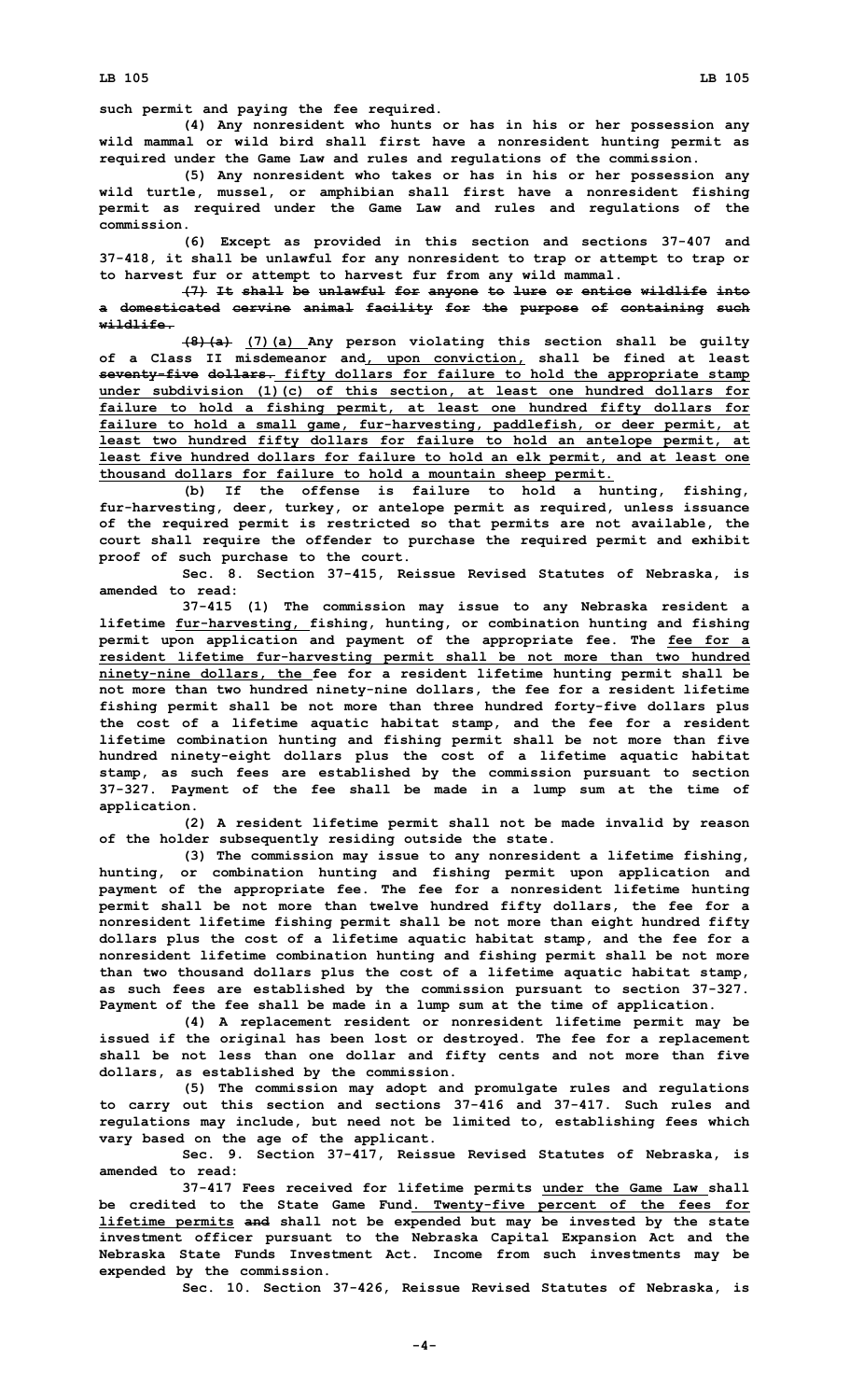**LB 105 LB 105**

**amended to read:**

**37-426 (1) Except as provided in subsection (4) of this section:**

**(a) No resident of Nebraska sixteen years of age or older and no nonresident of Nebraska regardless of age shall hunt, harvest, or possess any game bird, upland game bird, game animal, or fur-bearing animal unless, at the time of such hunting, harvesting, or possessing, such person has an unexpired habitat stamp as prescribed by the rules and regulations of the commission prior to the time of hunting, harvesting, or possessing such bird or animal;**

**(b) No resident or nonresident of Nebraska shall take or possess any aquatic organism requiring <sup>a</sup> Nebraska fishing permit, including any fish, bullfrog, snapping turtle, tiger salamander, or mussel, unless, at the time of such taking or possessing, such person has an unexpired aquatic habitat stamp as prescribed by the rules and regulations of the commission prior to the time of taking or possessing <sup>a</sup> fish, bullfrog, snapping turtle, tiger salamander, or mussel; and**

**(c) No resident of Nebraska sixteen years of age or older and no nonresident of Nebraska regardless of age shall hunt, harvest, or possess any migratory waterfowl unless, at the time of such hunting, harvesting, or possessing, such person has an unexpired Nebraska migratory waterfowl stamp as prescribed by the rules and regulations of the commission prior to the time of hunting, harvesting, or possessing such migratory waterfowl.**

**(2)(a) The commission may issue <sup>a</sup> lifetime habitat stamp upon application and payment of the appropriate fee. The fee for <sup>a</sup> lifetime habitat stamp shall be twenty times the fee required in subsection (5) of this section for an annual habitat stamp. Payment of such fee shall be made in <sup>a</sup> lump sum at the time of application. A replacement lifetime habitat stamp may be issued if the original is lost or destroyed. The fee for <sup>a</sup> replacement shall be not less than one dollar and fifty cents and not more than five dollars, as established by the commission.**

**(b) The commission may issue <sup>a</sup> lifetime Nebraska migratory waterfowl stamp upon application and payment of the appropriate fee. The fee for <sup>a</sup> lifetime Nebraska migratory waterfowl stamp shall be twenty times the fee required in subsection (5) of this section for an annual Nebraska migratory waterfowl stamp. Payment of such fee shall be made in <sup>a</sup> lump sum at the time of application. A replacement Nebraska lifetime migratory waterfowl stamp may be issued if the original is lost or destroyed. The fee for <sup>a</sup> replacement shall be not less than one dollar and fifty cents and not more than five dollars, as established by the commission.**

**(3) The commission may issue <sup>a</sup> lifetime aquatic habitat stamp upon application and payment of the appropriate fee. The fee for <sup>a</sup> lifetime aquatic habitat stamp shall be not more than one hundred twenty-five two hundred dollars as established by the commission pursuant to section 37-327. Payment of such fee shall be made in <sup>a</sup> lump sum at the time of application. A lifetime aquatic habitat stamp shall not be made invalid by reason of the holder subsequently residing outside the state. A replacement lifetime aquatic habitat stamp may be issued if the original is lost or destroyed. The fee for <sup>a</sup> replacement shall not be less than one dollar and fifty cents and be not more than five dollars, as established by the commission.**

**(4) Habitat stamps are not required for holders of limited permits issued under section 37-455. Aquatic habitat stamps are not required (a) when <sup>a</sup> fishing permit is not required, (b) for holders of permits pursuant to section 37-424, or (c) for holders of lifetime fishing permits or lifetime combination hunting and fishing permits purchased prior to January 1, 2006. Nebraska migratory waterfowl stamps are not required for hunting, harvesting, or possessing any species other than ducks, geese, or brant. For purposes of this section, <sup>a</sup> showing of proof of the electronic issuance of <sup>a</sup> stamp by the commission shall fulfill the requirements of this section.**

**(5) Any person to whom <sup>a</sup> stamp has been issued shall, immediately upon request, exhibit evidence of issuance of the stamp to any officer. Any person hunting, fishing, harvesting, or possessing any game bird, upland game bird, game animal, or fur-bearing animal or any aquatic organism requiring <sup>a</sup> fishing permit in this state without evidence of issuance of the appropriate stamp shall be deemed to be without such stamp. A habitat stamp shall be issued upon the payment of <sup>a</sup> fee of not more than sixteen twenty dollars per stamp. An aquatic habitat stamp shall be issued in conjunction with each fishing permit for <sup>a</sup> fee of not more than seven ten dollars and fifty cents per stamp for annual fishing permits, three-day fishing permits, or combination hunting and fishing permits and <sup>a</sup> fee of not more than one two hundred dollars for lifetime fishing or combination hunting and fishing permits. The fee established under section 37-407 for <sup>a</sup> one-day fishing permit shall include an aquatic habitat stamp. One dollar from the sale of each one-day fishing permit shall be remitted to the State Treasurer for credit to**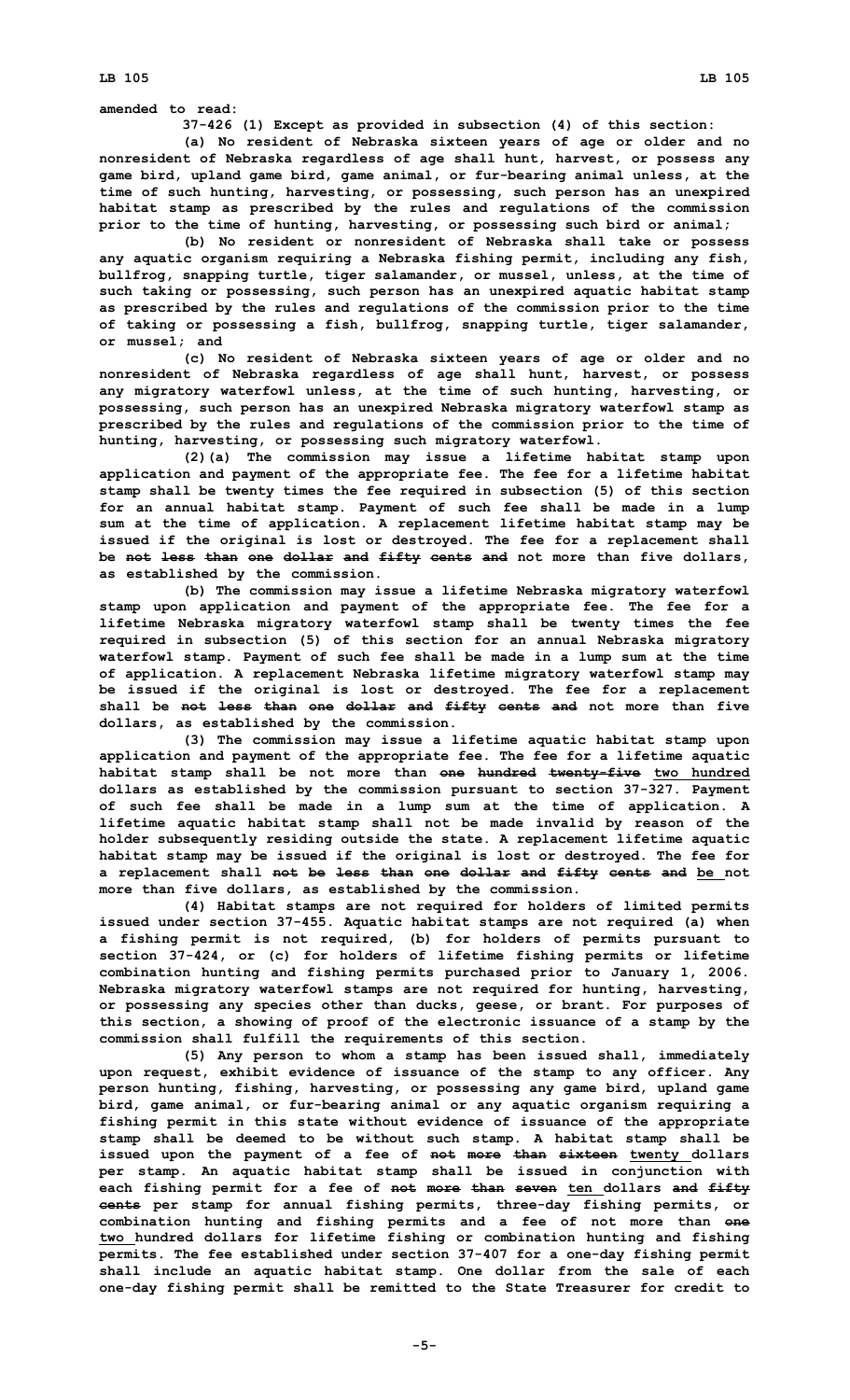**the Nebraska Aquatic Habitat Fund. A Nebraska migratory waterfowl stamp shall be issued upon the payment of <sup>a</sup> fee of not more than ten sixteen dollars per stamp. The commission shall establish the fees pursuant to section 37-327.**

**Sec. 11. Section 37-431, Reissue Revised Statutes of Nebraska, is amended to read:**

**37-431 (1)(a) The Nebraska Habitat Fund is created. The commission shall remit fees received for habitat stamps and Nebraska migratory waterfowl stamps to the State Treasurer for credit to the Nebraska Habitat Fund. Any money in the fund available for investment shall be invested by the state investment officer pursuant to the Nebraska Capital Expansion Act and the Nebraska State Funds Investment Act. No expenditure shall be made from the Nebraska Habitat Fund Up to twenty-five percent of the annual receipts of the fund may be spent by the commission to provide access to private wildlife lands and habitat areas, and the remainder of the fund shall not be spent until the commission has presented <sup>a</sup> habitat plan to the Committee on Appropriations of the Legislature for its approval.**

**(b) Fees received for lifetime habitat stamps and lifetime Nebraska migratory waterfowl stamps under the Game Law shall be credited to the Nebraska Habitat Fund. Twenty-five percent of the fees for such stamps and shall not be expended but may be invested by the state investment officer pursuant to the Nebraska Capital Expansion Act and the Nebraska State Funds Investment Act. Income from such investments may be expended by the commission pursuant to section 37-432.**

**(2)(a) The Nebraska Aquatic Habitat Fund is created. The commission shall remit fees received for aquatic habitat stamps and one dollar of the one-day fishing permit fee as provided in section 37-426 to the State Treasurer for credit to the Nebraska Aquatic Habitat Fund. Any money in the fund available for investment shall be invested by the state investment officer pursuant to the Nebraska Capital Expansion Act and the Nebraska State Funds Investment Act. No expenditure shall be made from the Nebraska Aquatic Habitat Fund Up to thirty percent of the annual receipts of the fund may be spent by the commission to provide public waters angler access enhancements and to provide funding for the administration of programs related to aquatic habitat and public waters angler access enhancements, and the remainder of the fund shall not be spent until the commission has presented <sup>a</sup> habitat plan to the Committee on Appropriations and the Committee on Natural Resources of the Legislature for their approval.**

**(b) Fees received for lifetime aquatic habitat stamps shall be credited to the Nebraska Aquatic Habitat Fund and shall not be expended but may be invested by the state investment officer pursuant to the Nebraska Capital Expansion Act and the Nebraska State Funds Investment Act. Income from such investments may be expended by the commission pursuant to section 37-432.**

**(3) The secretary of the commission and any county clerk or public official designated to sell habitat stamps, aquatic habitat stamps, or Nebraska migratory waterfowl stamps shall be liable upon their official bonds or equivalent commercial insurance policy for failure to remit the money from the sale of the stamps, as required by sections 37-426 to 37-433, coming into their hands. Any agent who receives stamp fees and who fails to remit the fees to the commission within <sup>a</sup> reasonable time after demand by the commission shall be liable to the commission in damages for double the amount of the funds wrongfully withheld. Any agent who purposefully fails to remit such fees with the intention of converting them is guilty of theft. The penalty for such violation shall be determined by the amount converted as specified in section 28-518.**

**Sec. 12. Section 37-432, Reissue Revised Statutes of Nebraska, is amended to read:**

**37-432 (1) All money received from the sale of habitat stamps, as provided by sections 37-426 to 37-433, shall be administered by the commission for the acquisition of, on <sup>a</sup> willing-seller willing-buyer basis only, leasing of, development of, management of, and enhancement of, access to, and taking of easements on wildlife lands and habitat areas. Such funds may be used in whole or in part for the matching of federal funds. Up to twenty-five percent of the money received from the sale of habitat stamps may be used to provide access to private wildlife lands and habitat areas.**

**(2) All money received from the sale of aquatic habitat stamps, as provided by sections 37-426 to 37-433, shall be administered by the commission and shall be used first for the maintenance and restoration of existing aquatic habitat, if maintenance and restoration is practicable, and second for the enhancement of existing aquatic habitat, for public waters angler access enhancements, and for administration of programs related to aquatic habitat and public waters angler access enhancements. Such funds may be used in whole or in part for the matching of federal funds. Up to thirty percent**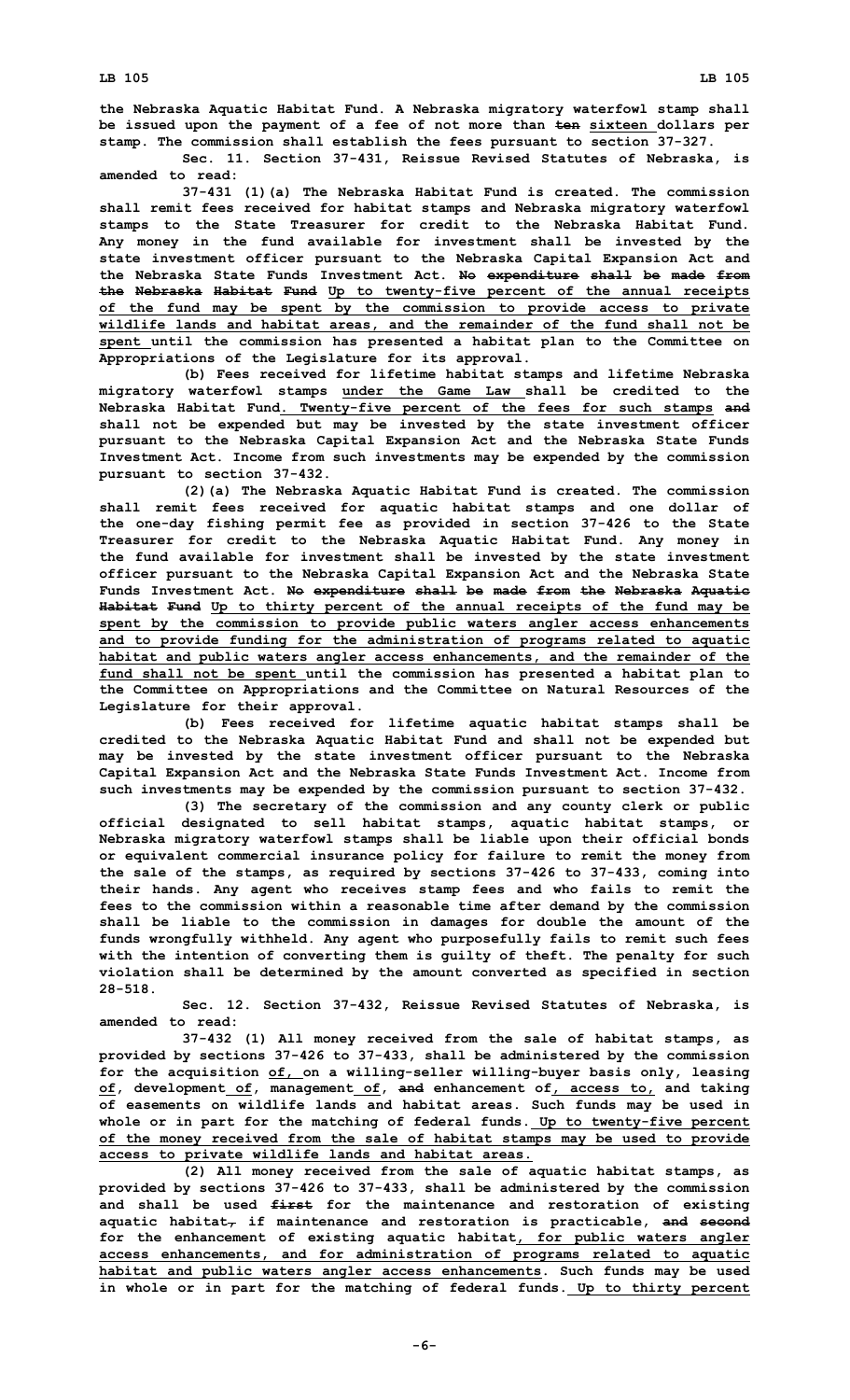**LB 105 LB 105**

**of the money received from the sale of aquatic habitat stamps may be used to provide public waters angler access enhancements and to provide funding for administration of programs related to aquatic habitat and public waters angler access enhancements.**

**(3) All money received from the sale of Nebraska migratory waterfowl stamps, as provided by sections 37-426 to 37-433, shall be administered by the commission for the acquisition on <sup>a</sup> willing-seller willing-buyer basis only, leasing, development, management, and enhancement of and taking of easements on migratory waterfowl habitat. Such funds may be used in whole or in part for the matching of federal funds.**

**Sec. 13. Section 37-433, Reissue Revised Statutes of Nebraska, is amended to read:**

**37-433 Unless otherwise provided in sections 37-426 to 37-433, any person who violates any provision of sections 37-426 to 37-433 or who violates or fails to comply with any rule or regulation thereunder shall be guilty of <sup>a</sup> Class V misdemeanor and shall be fined at least fifty dollars upon conviction.**

**It shall be an affirmative defense to prosecution for any violation of sections 37-426 to 37-433 for which possession is an element of the offense that such possession was not the result of effort or determination or that the actor was unaware of his or her physical possession or control for <sup>a</sup> sufficient period to have been able to terminate such possession or control.**

**Sec. 14. Section 37-440, Reissue Revised Statutes of Nebraska, is amended to read:**

**37-440 (1) The commission shall prescribe the type and design of permits and the method of display of permits for motor vehicles. The commission may provide for the electronic issuance of permits and may enter into contracts to procure necessary services and supplies for the electronic issuance of permits.**

**(2) The permits may be procured from the central and district offices of the commission, at areas of the Nebraska state park system where commission offices are maintained, from self-service vending stations at designated park areas, from designated commission employees, through Internet sales from the commission's web site, from appropriate offices of county government, and from various private persons, firms, or corporations designated by the commission as permit agents. County The commission and county offices or private persons, firms, or corporations designated by the commission as permit agents shall be entitled to collect and retain <sup>a</sup> fee of not less than twenty-five cents and not more than thirty-five cents, as established by the commission pursuant to section 37-327, for each permit as reimbursement for the clerical work of issuing the permits and remitting therefor. The commission shall be entitled to collect and retain a fee of one dollar for each permit sold through its web site as reimbursement for the clerical work and postage associated with issuing the permit.**

**Sec. 15. Section 37-447, Reissue Revised Statutes of Nebraska, is amended to read:**

**37-447 (1) The commission may issue permits for the hunting of deer and prescribe and establish adopt and promulgate rules and regulations and limitations for the hunting, transportation, and possession of deer. The commission may offer multiple-year permits or combinations of permits at reduced rates. The commission may specify by regulation the information to be required on applications for such permits. Regulations and limitations for the hunting, transportation, and possession of deer may include, but not be limited to, regulations and limitations as to the type, caliber, and other specifications of firearms and ammunition used and specifications for bows and arrows used. Such regulations and limitations may further specify and limit the method of hunting deer and may provide for dividing the state into management units or areas, and the commission may enact different deer hunting regulations for the different management units pertaining to sex, species, and age of the deer hunted.**

**(2) The number of such permits may be limited as provided by the rules and regulations of the commission, and except as provided in section 37-454, the permits shall be disposed of in an impartial manner. Whenever the commission deems it advisable to limit the number of permits issued for any or all management units, the commission shall, by rules and regulations, determine who shall be eligible to obtain such permits. In establishing eligibility, the commission may give preference to persons who did not receive <sup>a</sup> permit or <sup>a</sup> specified type of permit during the previous year or years.**

**(3) Such permits may be issued to allow deer hunting in the Nebraska National Forest and other game reserves and such other areas as the commission may designate whenever the commission deems that permitting such hunting will not be detrimental to the proper preservation of wildlife in Nebraska in such forest, reserves, or areas.**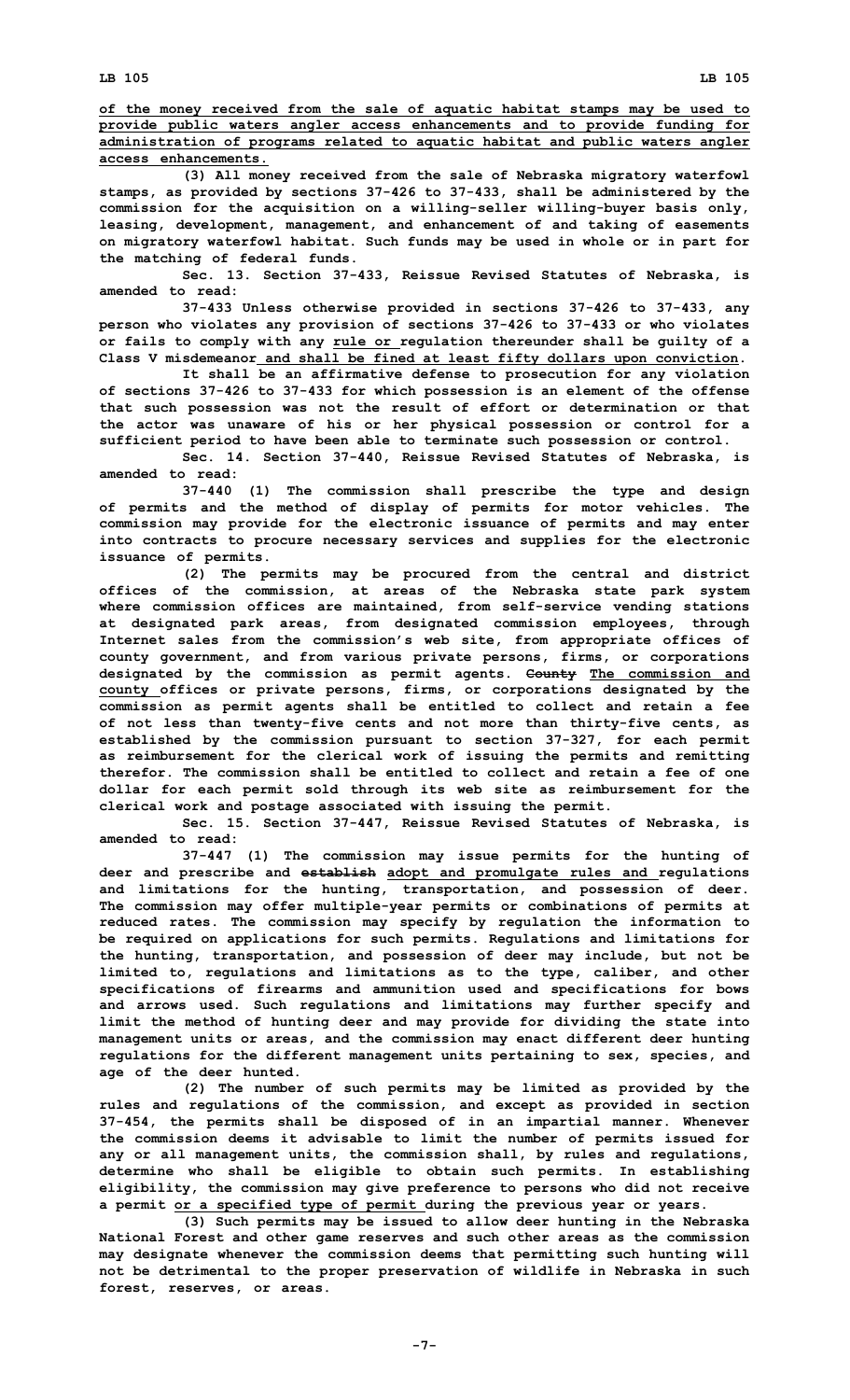**LB 105 LB 105**

**(4) (4)(a) The commission shall, pursuant to section 37-327, establish and charge <sup>a</sup> fee of not more than twenty-nine dollars for residents and not more than two hundred fourteen dollars for nonresidents for each permit issued under this section, except that the fee for <sup>a</sup> statewide buck-only permit shall be two and one-half times the amount of <sup>a</sup> regular deer permit. except as otherwise provided in subdivision (b) of this subsection and subsection (6) of this section.**

**(b) The fee for <sup>a</sup> statewide buck-only permit shall be no more than two and one-half times the amount of <sup>a</sup> regular deer permit. The commission may provide different fees for different species.**

**(5) The commission may issue nonresident permits after preference has been given for the issuance of resident permits as provided in rules and regulations adopted and promulgated by the commission. The commission may require <sup>a</sup> predetermined application period for permit applications in specified management units. Such permits shall be issued after <sup>a</sup> reasonable period for making application, as established by the commission, has expired. When more valid applications are received for <sup>a</sup> designated management unit than there are permits available, such permits shall be allocated on the basis of <sup>a</sup> random drawing. All valid applications received during the predetermined application period shall be considered equally in any such random drawing without regard to time of receipt of such applications by the commission.**

**(6) The commission shall, pursuant to section 37-327, establish and charge <sup>a</sup> fee of not more than twenty-five dollars for residents and not more than forty-five dollars for nonresidents for <sup>a</sup> youth deer permit.**

**(7) Any person violating the rules and regulations adopted and promulgated pursuant to this section shall be guilty of <sup>a</sup> Class II misdemeanor and shall be fined at least one hundred dollars upon conviction.**

**Sec. 16. Section 37-449, Reissue Revised Statutes of Nebraska, is amended to read:**

**37-449 (1) The commission may issue permits for hunting antelope and may establish adopt and promulgate separate and, when necessary, different rules and regulations therefor within the limitations prescribed in sections 37-447 and 37-452 for hunting deer. The commission may offer multiple-year permits or combinations of permits at reduced rates.**

**(2) The commission may, pursuant to section 37-327, establish and charge <sup>a</sup> nonrefundable application fee of not more than seven dollars. The commission shall, pursuant to section 37-327, establish and charge <sup>a</sup> fee of not more than twenty-nine dollars for residents and not more than one hundred forty-nine dollars and fifty cents for nonresidents for each permit issued under this section except as provided in subsection (4) of this section.**

**(3) The provisions for the distribution of deer permits and the authority of the commission to determine eligibility of applicants for permits as described in sections 37-447 and 37-452 shall also apply to the distribution of antelope permits.**

**(4) The commission shall, pursuant to section 37-327, establish and charge <sup>a</sup> fee of not more than twenty-five dollars for residents and not more than forty-five dollars for nonresidents for <sup>a</sup> youth antelope permit.**

**(5) Any person violating the rules and regulations adopted and promulgated pursuant to this section shall be guilty of <sup>a</sup> Class II misdemeanor and shall be fined at least one hundred dollars upon conviction.**

**Sec. 17. Section 37-450, Reissue Revised Statutes of Nebraska, is amended to read:**

**37-450 (1) The commission may issue permits for hunting elk and may establish adopt and promulgate separate and, when necessary, different rules and regulations therefor within the limitations prescribed in sections 37-447 and 37-452 for hunting deer. Permits to hunt elk issued pursuant to this section shall not be issued to nonresidents.**

**(2) The commission shall, pursuant to section 37-327, establish and charge (a) <sup>a</sup> nonrefundable application fee of not more than eight dollars and fifty cents for <sup>a</sup> resident elk permit and not to exceed three times such amount for <sup>a</sup> nonresident elk permit and (b) <sup>a</sup> fee of not more than one hundred forty-nine dollars and fifty cents for each resident elk permit issued and not to exceed three times such amount for each nonresident elk permit issued.**

**(3) <sup>A</sup> person may obtain only one antlered-elk permit in his or her lifetime except for <sup>a</sup> limited permit to hunt elk pursuant to section 37-455.**

**(4) The provisions for the distribution of deer permits and the authority of the commission to determine eligibility of applicants for permits as described in sections 37-447 and 37-452 shall also apply to the distribution of elk permits.**

**(5) Any person violating the rules and regulations adopted and promulgated pursuant to this section shall be guilty of <sup>a</sup> Class III misdemeanor and shall be fined at least two hundred dollars upon conviction.**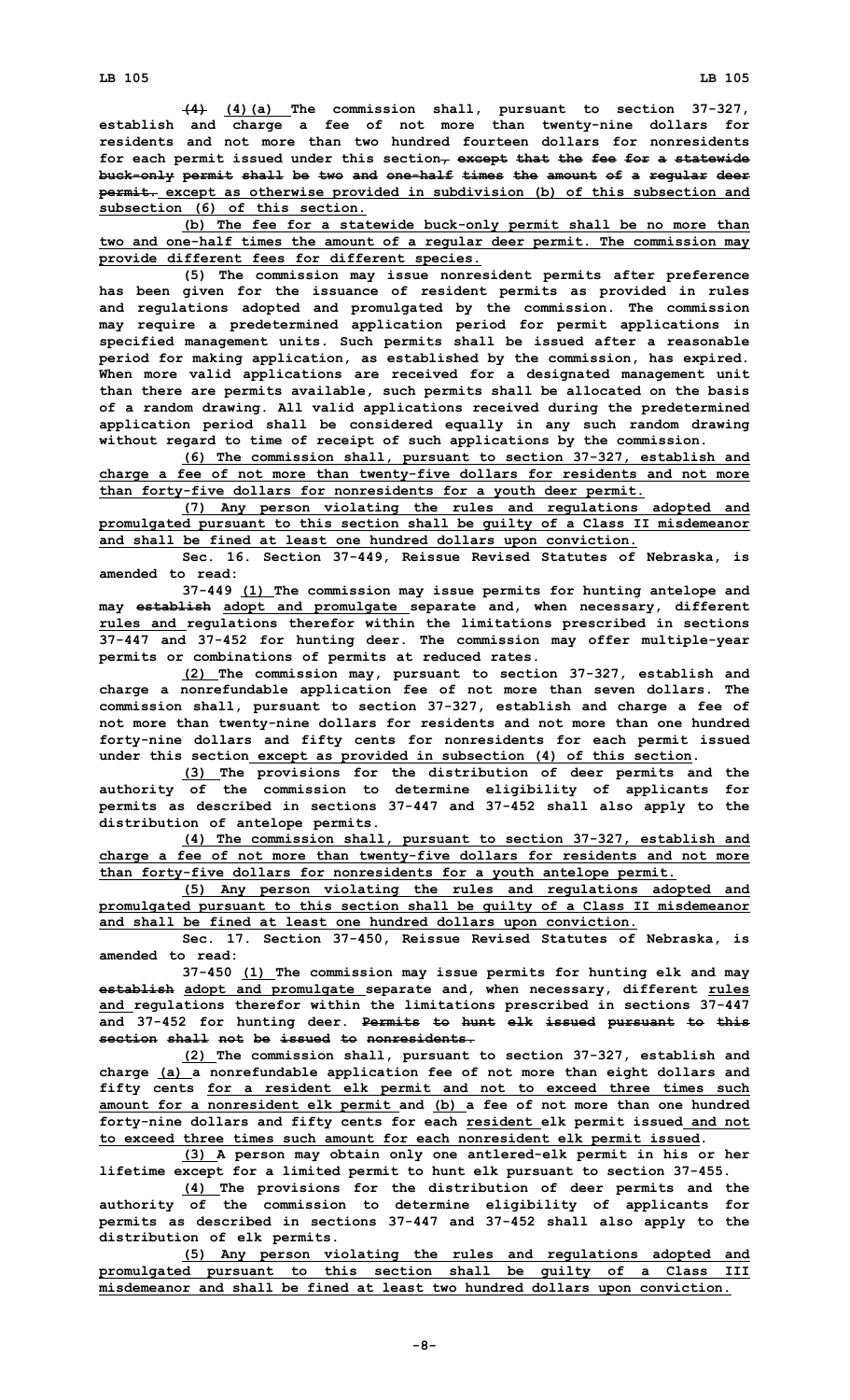**Sec. 18. Section 37-451, Reissue Revised Statutes of Nebraska, is amended to read:**

**37-451 (1) The commission may issue permits for hunting mountain sheep and may establish adopt and promulgate separate and, when necessary, different rules and regulations therefor within the limitations prescribed in subsection (1) of section 37-447 and section 37-452 for hunting deer. Such rules and regulations shall include provisions allowing persons who find dead mountain sheep, or any part of <sup>a</sup> mountain sheep, to turn over to the commission such mountain sheep or part of <sup>a</sup> mountain sheep. The commission may dispose of such mountain sheep or part of <sup>a</sup> mountain sheep as it deems reasonable and prudent. Except as otherwise provided in this section, the permits shall be issued to residents of Nebraska.**

**(2) The commission shall, pursuant to section 37-327, establish and charge <sup>a</sup> nonrefundable application fee of not more than twenty-five dollars for permits issued only to residents. Any number of resident-only permits, as authorized by the commission, shall be awarded by random drawing to eligible applicants. No permit fee shall be charged in addition to the nonrefundable application fee.**

**(3) No more than one additional permit may be authorized and issued pursuant to an auction open to residents and nonresidents. The auction shall be conducted according to rules and regulations prescribed by the commission. Any money derived from the sale of permits by auction shall be used only for perpetuation and management of mountain sheep, elk, and deer.**

**(4) If the commission determines to limit the number of permits issued for any or all management units, the commission shall by rule and regulation determine eligibility requirements for the permits.**

**(5) <sup>A</sup> person may obtain only one mountain sheep permit in his or her lifetime.**

**(6) Any person violating the rules and regulations adopted and promulgated pursuant to this section shall be guilty of <sup>a</sup> Class III misdemeanor and shall be fined at least five hundred dollars upon conviction. Sec. 19. Section 37-455, Reissue Revised Statutes of Nebraska, is amended to read:**

**37-455 (1) The commission may issue <sup>a</sup> limited permit for deer, antelope, wild turkey, or elk to <sup>a</sup> person who is <sup>a</sup> qualifying landowner or leaseholder and his or her immediate family as described in this section. The commission may issue nonresident landowner limited permits after preference has been given for the issuance of resident permits as provided in rules and regulations adopted and promulgated by the commission. A permit shall be valid during the predetermined period established by the commission pursuant to sections 37-447 to 37-450, 37-452, 37-456, or 37-457. Upon receipt of an application in proper form as prescribed by the rules and regulations of the commission, the commission may issue (a) <sup>a</sup> limited deer, antelope, or wild turkey permit valid for hunting on all of the land which is owned or leased by the qualifying landowner or leaseholder if such lands are identified in the application or (b) <sup>a</sup> limited elk permit valid for hunting on the entire elk management unit of which the land of the qualifying landowner or leaseholder included in the application is <sup>a</sup> part.**

**(2)(a) The commission shall adopt and promulgate rules and regulations prescribing procedures and forms and create requirements for documentation by an applicant or permittee to determine whether the applicant or permittee is <sup>a</sup> Nebraska resident and is <sup>a</sup> qualifying landowner or leaseholder of the described property or is <sup>a</sup> member of the immediate family of and residing in the same household as such qualifying landowner or leaseholder. Only <sup>a</sup> person who is <sup>a</sup> qualifying landowner or leaseholder and such person's immediate family residing in the same household as such qualifying landowner or leaseholder may apply for <sup>a</sup> limited permit. An applicant may apply for no more than one permit per species per year except as otherwise provided in the rules and regulations of the commission. For purposes of this section, immediate family means and is limited to <sup>a</sup> husband and wife and their children or siblings sharing ownership in the property.**

**(b) The conditions applicable to permits issued pursuant to sections 37-447 to 37-450, 37-452, 37-456, or 37-457, whichever is appropriate, shall apply to limited permits issued pursuant to this section, except that the commission may adopt and promulgate rules and regulations for species harvest allocation pertaining to the sex and age of the species harvested which are different for <sup>a</sup> limited permit than for other hunting permits. For purposes of this section, white-tailed deer and mule deer shall be treated as one species.**

**(3)(a) To qualify for <sup>a</sup> limited permit to hunt deer or antelope, the applicant shall be <sup>a</sup> Nebraska resident who owns or leases eighty acres or more of farm or ranch land for agricultural purposes or <sup>a</sup> member of such person's immediate family. residing in the same household. The number of**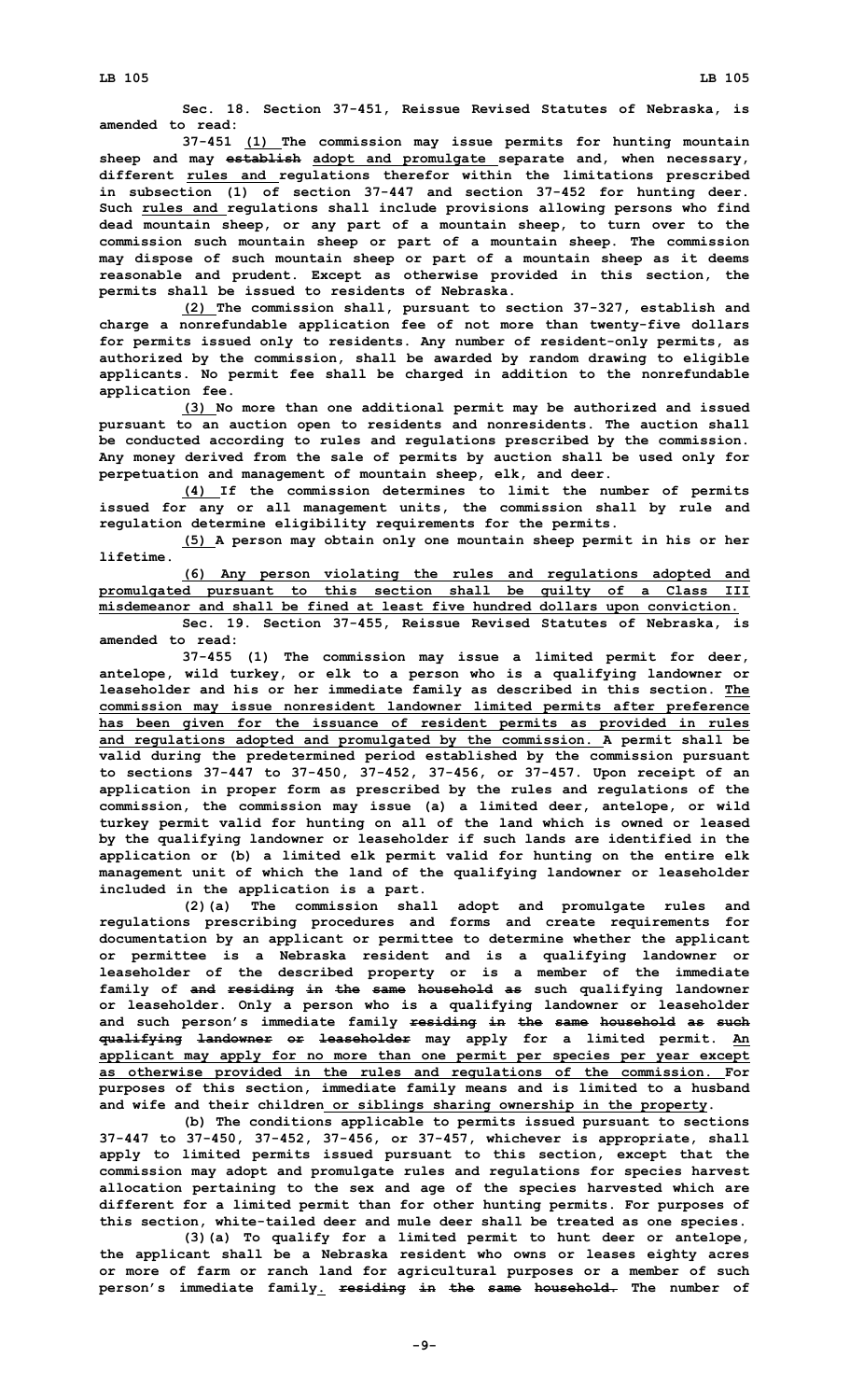**limited permits issued annually per species for each farm or ranch shall not exceed the total acreage of the farm or ranch divided by eighty. An applicant may apply for no more than one permit per species per year. The fee for <sup>a</sup> limited permit to hunt deer or antelope shall be one-half the fee for the regular permit for such species.**

**(b) <sup>A</sup> nonresident of Nebraska who owns three hundred twenty acres or more of farm or ranch land in the State of Nebraska for agricultural purposes or <sup>a</sup> member of such person's immediate family residing in the same household may apply for <sup>a</sup> limited deer or antelope permit. Only one limited deer permit per three hundred twenty acres may be issued annually under this subdivision. The number of limited permits issued annually per species for each farm or ranch shall not exceed the total acreage of the farm or ranch divided by three hundred twenty. The fee for such <sup>a</sup> permit to hunt deer or antelope shall be one-half the fee for <sup>a</sup> nonresident permit to hunt deer. such species.**

**(c) The commission may adopt and promulgate rules and regulations providing for the issuance of an additional limited deer permit to <sup>a</sup> qualified individual for the taking of <sup>a</sup> deer without antlers at <sup>a</sup> fee equal to or less than the fee for the original limited permit.**

**(4)(a) To qualify for <sup>a</sup> limited permit to hunt wild turkey, the applicant shall be <sup>a</sup> Nebraska resident who owns or leases eighty acres or more of farm or ranch land for agricultural purposes or <sup>a</sup> member of such person's immediate family. residing in the same household. The number of limited permits issued annually per season for each farm or ranch shall not exceed the total acreage of the farm or ranch divided by eighty. An applicant may apply for no more than one limited permit per season. The fee for <sup>a</sup> limited permit to hunt wild turkey shall be one-half the fee for the regular permit to hunt wild turkey.**

**(b) <sup>A</sup> nonresident of Nebraska who owns three hundred twenty acres or more of farm or ranch land in the State of Nebraska for agricultural purposes or <sup>a</sup> member of such person's immediate family residing in the same household may apply for <sup>a</sup> limited permit to hunt wild turkey. during the spring wild turkey season. Only one limited wild turkey permit per three hundred twenty acres may be issued annually for each wild turkey season under this subdivision. The fee for such <sup>a</sup> permit to hunt shall be one-half the fee for <sup>a</sup> nonresident permit to hunt wild turkey.**

**(5) To qualify for <sup>a</sup> limited permit to hunt elk, (a) the applicant shall be (i) <sup>a</sup> Nebraska resident who owns three hundred twenty acres or more of farm or ranch land for agricultural purposes, (ii) <sup>a</sup> Nebraska resident who leases three hundred twenty six hundred forty acres or more of farm or ranch land for agricultural purposes and resides on such property, or (iii) <sup>a</sup> member of such owner or lessee's immediate family residing in the same household or has <sup>a</sup> leasehold interest and an ownership interest in farm or ranch land used for agricultural purposes which when added together totals at least six hundred forty acres, (iii) <sup>a</sup> nonresident of Nebraska who owns at least one thousand two hundred eighty acres of farm or ranch land for agricultural purposes, or (iv) <sup>a</sup> member of such owner's or lessee's immediate family and (b) the qualifying farm or ranch land of the applicant shall be within an area designated as an elk management zone by the commission in its rules and regulations. An applicant shall not be issued <sup>a</sup> limited bull elk permit more than once every three years, and the commission may give preference to <sup>a</sup> person who did not receive <sup>a</sup> limited elk permit or <sup>a</sup> specified type of limited elk permit during the previous years. The fee for <sup>a</sup> resident landowner limited permit to hunt elk shall be one-fifth not exceed one-half the fee for the regular permit to hunt elk. The fee for <sup>a</sup> nonresident landowner limited permit to hunt elk shall not exceed three times the cost of <sup>a</sup> resident elk permit. The number of applications allowed for limited elk permits for each farm or ranch shall not exceed the total acreage of the farm or ranch divided by the minimum acreage requirements established for the property. No more than one person may qualify for the same described property.**

**Sec. 20. Section 37-455.01, Reissue Revised Statutes of Nebraska, is amended to read:**

**37-455.01 The commission may issue auction or lottery permits for up to five permits each for antelope and elk and up to twenty-five permits each for deer and wild turkey during the calendar year. Included in that number are single species and combination species permits and shared revenue permits that may be issued by the commission. The shared revenue permits may be issued under agreements with nonprofit conservation organizations and may be issued by auction or lottery, with the commission receiving at least eighty percent of any profit realized. The commission shall by rule and regulation adopt limitations for any such permits that are issued. The auction or lottery shall be conducted according to rules and regulations adopted and promulgated by the commission. The commission shall adopt and promulgate rules and regulations to**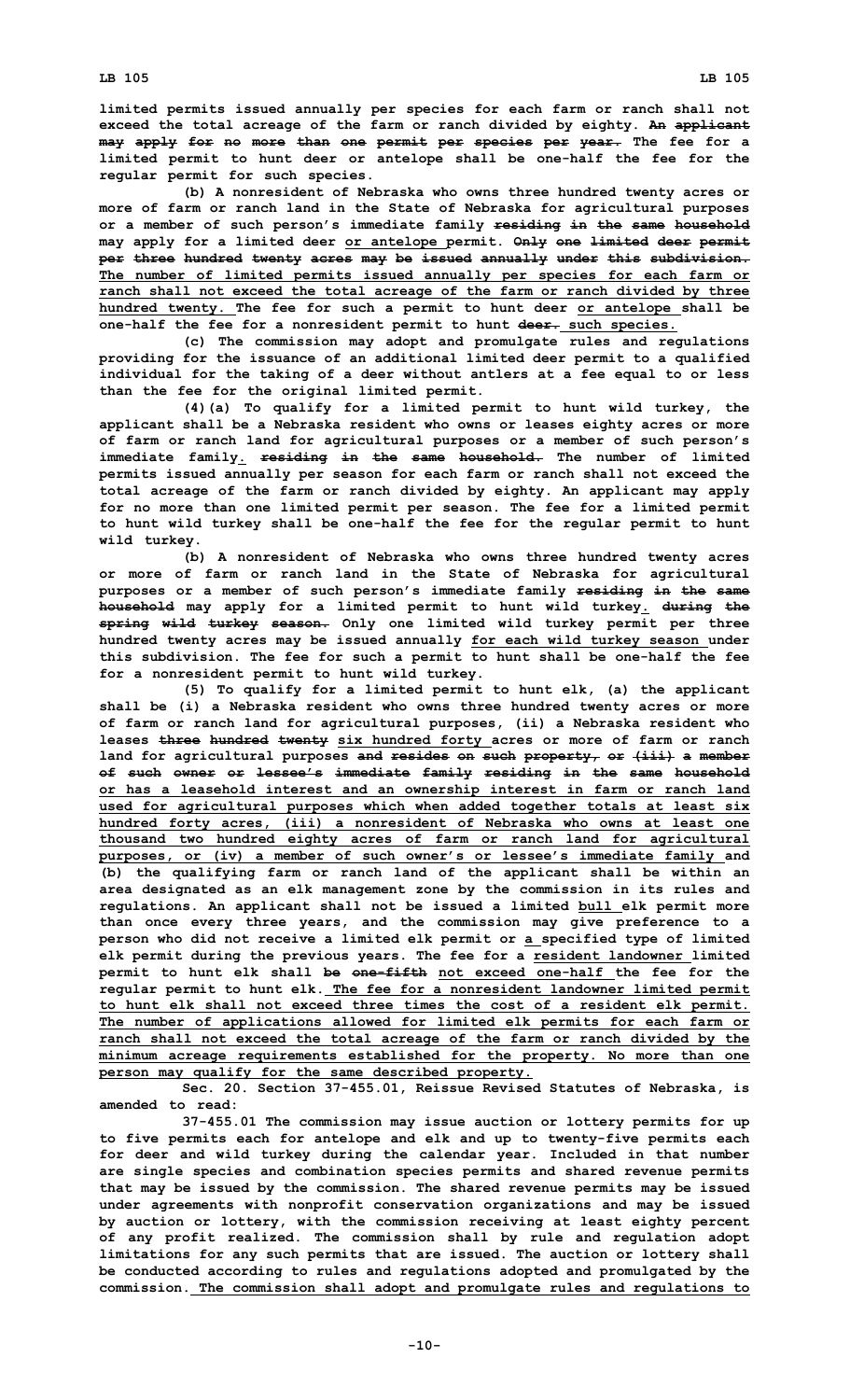**set <sup>a</sup> nonrefundable lottery application fee for each type of single species or combination species permit offered directly through the commission.**

**Sec. 21. Section 37-456, Reissue Revised Statutes of Nebraska, is amended to read:**

**37-456 The issuance of limited antelope permits pursuant to section 37-455 in any management unit shall not exceed twenty fifty percent of the regular permits authorized for such antelope management unit. The issuance of limited elk permits pursuant to section 37-455 in any management unit shall not exceed fifty percent of the regular permits authorized for such elk management unit.**

**Sec. 22. Section 37-457, Reissue Revised Statutes of Nebraska, is amended to read:**

**37-457 (1) The commission may issue permits for hunting wild turkey and prescribe and establish regulations and limitations for the hunting, transportation, and possession of wild turkey. The commission may offer multiple-year permits or combinations of permits at reduced rates. The number of such permits may be limited as provided by the regulations of the commission, but the permits shall be disposed of in an impartial manner. Such permits may be issued to allow wild turkey hunting in the Nebraska National Forest and other game reserves and such other areas as the commission may designate whenever the commission deems that permitting such hunting would not be detrimental to the proper preservation of wildlife in such forest, reserves, or areas.**

**(2) The commission shall, pursuant to section 37-327, establish and charge <sup>a</sup> fee of not more than twenty-three dollars for residents and not more than ninety-five dollars for nonresidents for each permit issued under this section except as provided in subsection (5) of this section.**

**(3) The commission may issue nonresident permits after preference has been given for the issuance of resident permits as provided in rules and regulations adopted and promulgated by the commission. The commission may require <sup>a</sup> predetermined application period for permit applications in specified management units.**

**(4) The provisions of section 37-447 for the distribution of deer permits also may apply to the distribution of wild turkey permits. No permit to hunt wild turkey shall be issued without payment of the fee required by this section.**

**(5) The commission shall, pursuant to section 37-327, establish and charge <sup>a</sup> fee of not more than twenty-five dollars for residents and not more than forty-five dollars for nonresidents for <sup>a</sup> youth wild turkey permit.**

**Sec. 23. Section 37-477, Reissue Revised Statutes of Nebraska, is amended to read:**

**37-477 (1) No person shall keep in captivity in this state any wild birds, any wild mammals, any nongame wildlife in need of conservation as determined by the commission under section 37-805, or any wildlife determined to be an endangered or threatened species under the Endangered Species Act or section 37-806 without first having obtained <sup>a</sup> permit to do so as provided by section 37-478 or 37-479.**

**(2) Except as provided in subsection (3) of this section, no person shall keep in captivity in this state any wolf, any skunk, or any member of the families Felidae and Ursidae. This subsection shall not apply to (a) the species Felis domesticus, (b) any zoo, park, refuge, wildlife area, or nature center owned or operated by <sup>a</sup> city, village, state, or federal agency or any zoo accredited by the Association of Zoos and Aquariums or the Zoological Association of America, or (c) any person who holds <sup>a</sup> captive wildlife permit issued pursuant to section 37-479 and who raises Canada Lynx (Lynx canadensis) or bobcats (Lynx rufus) solely for the purpose of producing furs for sale to individuals or businesses or for the purpose of producing breeding stock for sale to persons engaged in fur production.**

**(3) Any person legally holding in captivity, on March 1, 1986, any animal subject to the prohibition contained in subsection (2) of this section shall be allowed to keep the animal for the duration of its life. Such animal shall not be traded, sold, or otherwise disposed of without written permission from the commission.**

**(4) The commission shall adopt and promulgate rules and regulations governing the purchase, possession, propagation, sale, and barter of wild birds, wild mammals, and wildlife in captivity.**

**Sec. 24. Section 37-479, Reissue Revised Statutes of Nebraska, is amended to read:**

**37-479 (1) To purchase, possess, propagate, or sell captive wild birds, captive wild mammals, or captive wildlife as specified in subsection (1) of section 37-477 or to sell parts thereof, except as provided in section 37-505, <sup>a</sup> person shall apply to the commission on <sup>a</sup> form prescribed by**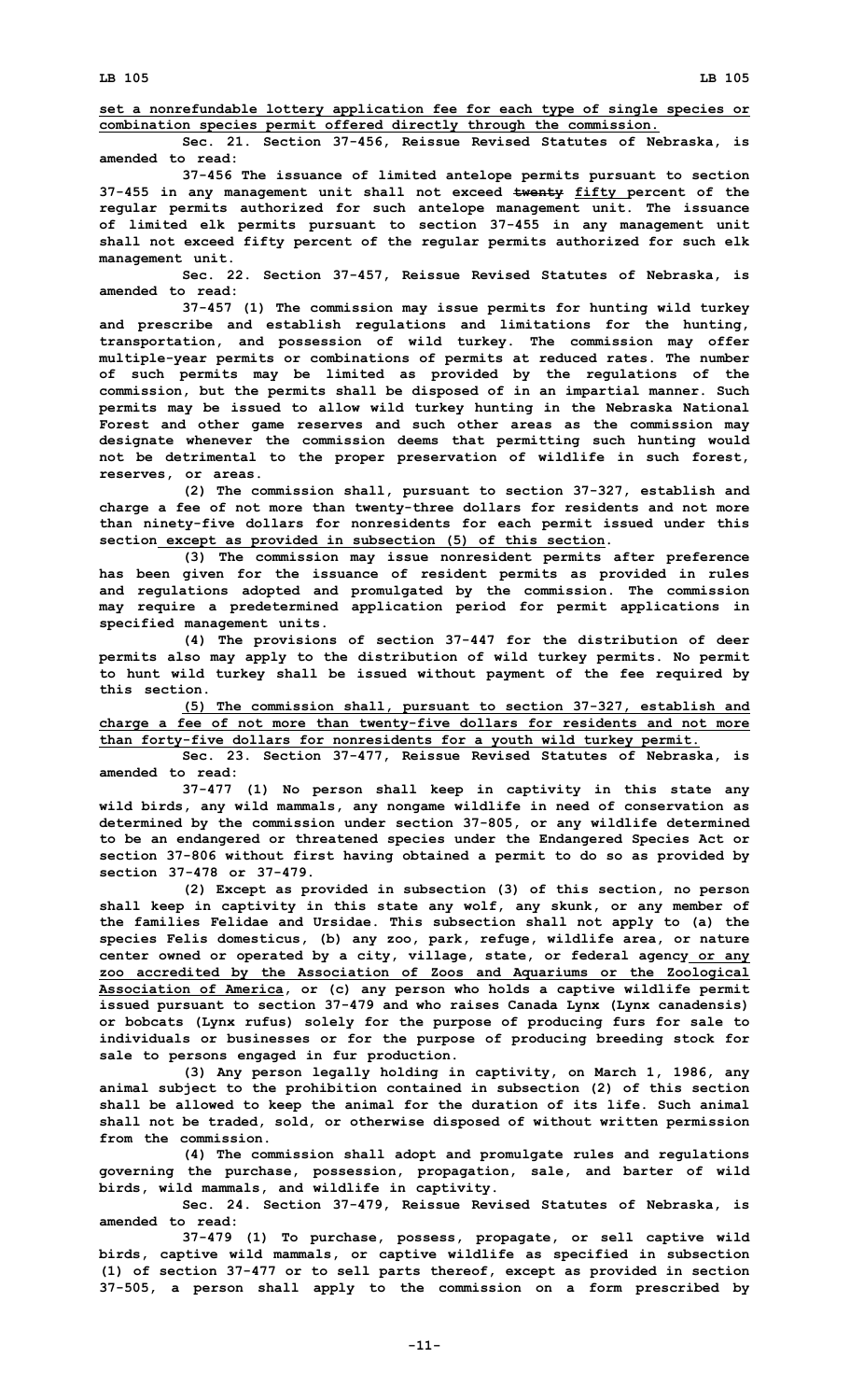**the commission for <sup>a</sup> captive wildlife permit. The commission shall adopt and promulgate rules and regulations specifying application requirements and procedures. The permit shall expire on December 31. The application for the permit shall include the applicant's social security number. The annual fee for such permit shall be not more than thirty dollars, as established by the commission pursuant to section 37-327. <sup>A</sup> holder of <sup>a</sup> captive wildlife permit shall report to the commission by January 15 for the preceding calendar year on forms provided by the commission. The commission shall adopt and promulgate rules and regulations specifying the requirements for the reports.**

**(2) <sup>A</sup> permitholder shall not (a) take wild birds, wild mammals, or wildlife from the wild in Nebraska or (b) purchase wild birds, wild mammals, or wildlife from any person other than the commission or <sup>a</sup> person authorized to propagate and dispose of wild birds, wild mammals, or wildlife. A permit under this section is not required for possession or production of domesticated cervine animals as defined in section 54-701.03.**

**(3) It shall be unlawful to lure or entice wildlife into <sup>a</sup> domesticated cervine animal facility for the purpose of containing such wildlife. Any person violating this subsection shall be guilty of <sup>a</sup> Class II misdemeanor and upon conviction shall be fined at least one thousand dollars.**

**Sec. 25. Section 37-481, Reissue Revised Statutes of Nebraska, is amended to read:**

**37-481 Sections 37-477 to 37-480 shall not be construed to require the obtaining of <sup>a</sup> permit for the purpose of keeping in captivity wild birds, wild mammals, or wildlife as specified in subsection (1) of section 37-477 or for the purpose of purchasing, possessing, propagating, selling, bartering, or otherwise disposing of any wild birds, wild mammals, or wildlife as specified in subsection (1) of section 37-477 by (1) any zoo, park, refuge, wildlife area, or nature center owned or operated by <sup>a</sup> city, village, state, or federal agency or any zoo accredited by the Association of Zoos and Aquariums or the Zoological Association of America or (2) any circus licensed by the United States Department of Agriculture.**

**Sec. 26. Section 37-4,111, Reissue Revised Statutes of Nebraska, is amended to read:**

**37-4,111 The commission may adopt and promulgate rules and regulations to provide for the issuance of permits for the taking of paddlefish. The commission may, pursuant to section 37-327, establish and charge <sup>a</sup> fee of not more than thirty-five dollars for residents. The fee for <sup>a</sup> nonresident permit to take paddlefish shall be two times the resident permit fee. All fees collected under this section shall be remitted to the State Treasurer for credit to the State Game Fund.**

**Sec. 27. Section 37-501, Reissue Revised Statutes of Nebraska, is amended to read:**

**37-501 Except as otherwise provided by the Game Law or rules and regulations of the commission, it shall be unlawful for any person in any one day to take or have in his or her possession at any time <sup>a</sup> greater number of game birds, game animals, or game fish of any one kind than as established pursuant to section 37-314. Any person violating this section shall be guilty of <sup>a</sup> Class III misdemeanor and, upon conviction, shall be fined at least two hundred dollars for violations relating to turkeys, small game animals, or game fish.**

**Sec. 28. Section 37-504, Reissue Revised Statutes of Nebraska, is amended to read:**

**37-504 (1) Any person who at any time, except during an open season ordered by the commission as authorized in the Game Law, unlawfully hunts, traps, or has in his or her possession any elk, deer, antelope, swan, or wild turkey shall be guilty of <sup>a</sup> Class III misdemeanor and, upon conviction, shall be fined at least five hundred dollars for <sup>a</sup> violation involving elk and at least two hundred dollars for <sup>a</sup> violation involving deer, antelope, swan, or wild turkey.**

**(2) Any person who at any time, except during an open season ordered by the commission as authorized in the Game Law, unlawfully hunts, traps, or has in his or her possession any mountain sheep shall be guilty of <sup>a</sup> Class II misdemeanor and shall be fined at least one thousand dollars upon conviction.**

**(3) Any person who at any time, except during an open season ordered by the commission as authorized in the Game Law, unlawfully hunts, traps, or has in his or her possession any quail, pheasant, partridge, Hungarian partridge, wood duck, eider duck, curlew, grouse, mourning dove, or sandhill crane, or waterfowl shall be guilty of <sup>a</sup> Class III misdemeanor and shall be fined at least one hundred dollars upon conviction.**

**(4) Any person who unlawfully takes any game or unlawfully has in his or her possession any such game shall be guilty of <sup>a</sup> Class III misdemeanor and, except as otherwise provided in this section and section 37-501, shall be**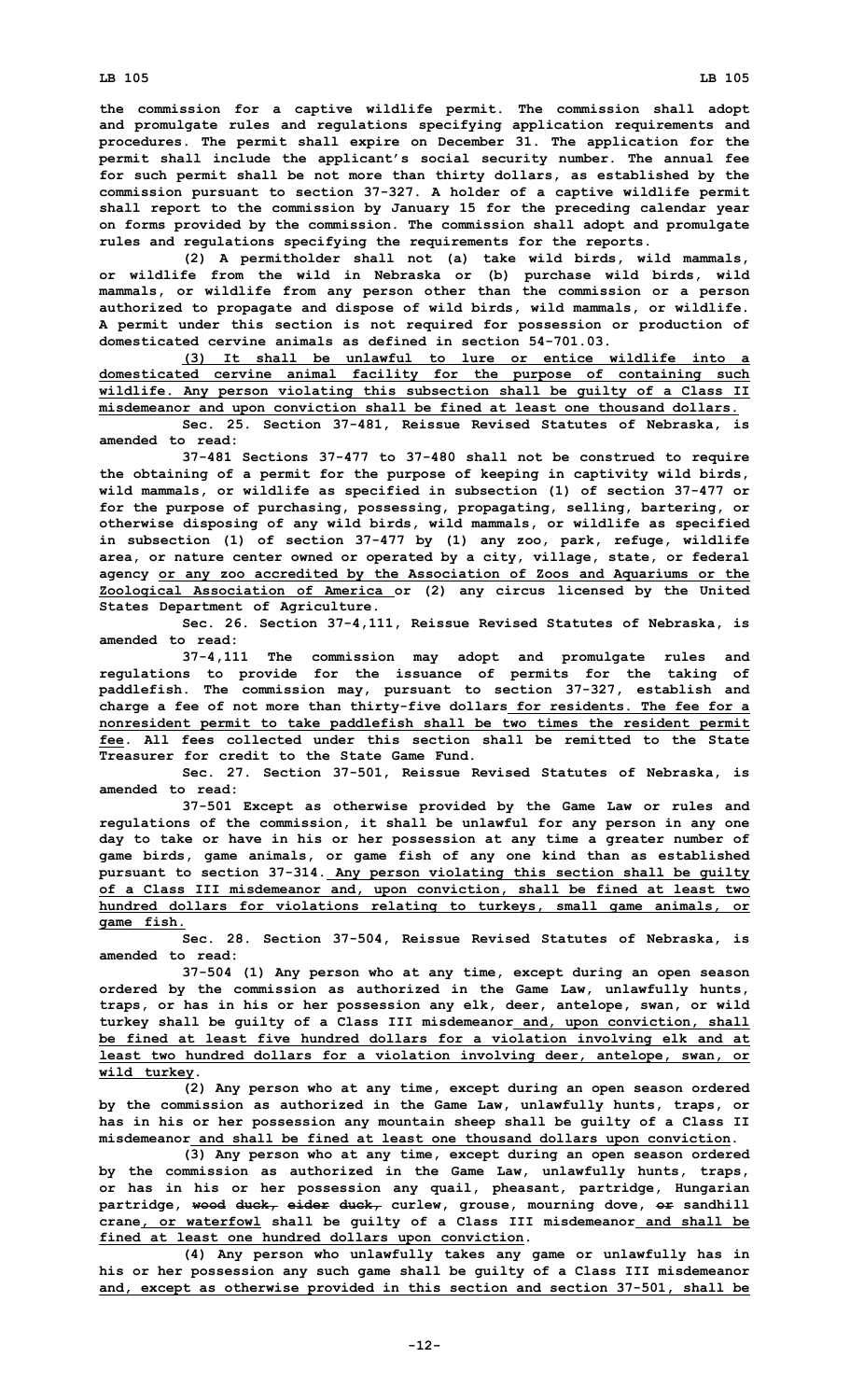**(5) Any person who, in violation of the Game Law, takes any mourning dove that is not flying shall be guilty of <sup>a</sup> Class V misdemeanor.**

**(6) Any person who, in violation of the Game Law, has in his or her possession any protected bird, or destroys or takes the eggs or nest of any such bird, shall be guilty of <sup>a</sup> Class V misdemeanor.**

**(7) The provisions of this section shall not render it unlawful for anyone operating <sup>a</sup> captive wildlife facility or an aquaculture facility, pursuant to the laws of this state, to at any time kill game or fish actually raised thereon or lawfully placed thereon by such person.**

**(8) <sup>A</sup> person holding <sup>a</sup> special permit pursuant to the Game Law for the taking of any game or any birds not included in the definition of game shall not be liable under this section while acting under the authority of such permit.**

**(9) In addition to the penalties provided in subsections (1), (3), and (4) of this section, any person convicted pursuant to subsection (1) or (3) of this section shall be fined at least one hundred dollars and any person convicted pursuant to subsection (4) of this section shall be fined at least fifty dollars.**

**Sec. 29. Section 37-507, Reissue Revised Statutes of Nebraska, is amended to read:**

**37-507 Any person who at any time takes any game bird, game animal, or game fish other than baitfish in this state and who intentionally leaves or abandons such bird, animal, or fish or an edible portion thereof resulting in wanton or needless waste or otherwise intentionally allows it or an edible portion thereof to be wantonly or needlessly wasted or fails to dispose thereof in <sup>a</sup> reasonable and sanitary manner shall be guilty of <sup>a</sup> Class III misdemeanor.**

**Sec. 30. Section 37-513, Reissue Revised Statutes of Nebraska, is amended to read:**

**37-513 (1) It shall be unlawful to shoot at any wildlife from any highway or roadway, which includes that area of land from the center of the traveled surface to the right-of-way on either side. Any person violating this subsection shall be guilty of <sup>a</sup> Class III misdemeanor and shall be fined at least fifty one hundred dollars.**

**(2)(a) It shall be unlawful to trap any wildlife in the county road right-of-way, except that the commission may allow trapping of raptors within the county road right-of-way in accordance with sections 37-497 to 37-4,103.**

**(b) For purposes of this subsection, county road right-of-way means the area which has been designated <sup>a</sup> part of the county road system and which has not been vacated pursuant to law.**

**Sec. 31. Section 37-514, Reissue Revised Statutes of Nebraska, is amended to read:**

**37-514 (1) Except as provided in section 37-4,107, it shall be unlawful to hunt any wildlife by projecting or casting the rays of <sup>a</sup> spotlight, headlight, or other artificial light attached to or used from <sup>a</sup> vehicle or boat in any field, pasture, woodland, forest, prairie, water area, or other area which may be inhabited by wildlife while having in possession or control, either singly or as one of <sup>a</sup> group of persons, any firearm or bow and arrow.**

**(2) Nothing in this section shall prohibit (a) the hunting on foot of raccoon with the aid of <sup>a</sup> handlight, (b) or the hunting of species of wildlife not protected by the Game Law in the protection of property by landowners or operators or their regular employees on land under their control on foot or from <sup>a</sup> motor vehicle with the aid of artificial light, or (c) the taking of nongame fish by means of bow and arrow from <sup>a</sup> vessel with the aid of artificial light.**

**(3) Any person violating this section shall be guilty of <sup>a</sup> Class III misdemeanor and shall be fined at least one hundred fifty dollars. two hundred fifty dollars upon conviction.**

**Sec. 32. Section 37-523, Reissue Revised Statutes of Nebraska, is amended to read:**

**37-523 (1) It shall be unlawful to hunt or trap any form of wild mammal or wild bird within <sup>a</sup> two-hundred-yard radius of an inhabited dwelling or livestock feedlot, or to trap within <sup>a</sup> two-hundred-yard radius of any passage used by livestock to pass under any highway, road, or bridge.**

**(2) This section shall not prohibit any owner, tenant, or operator or his or her guests from hunting or trapping any form of wild mammal or wild bird within such radius if the area is under his or her ownership or control. This section shall not prohibit duly authorized personnel of any county, city, or village health or animal control department from trapping with <sup>a</sup> humane live box trap or pursuing any form of wild mammal or wild bird, when**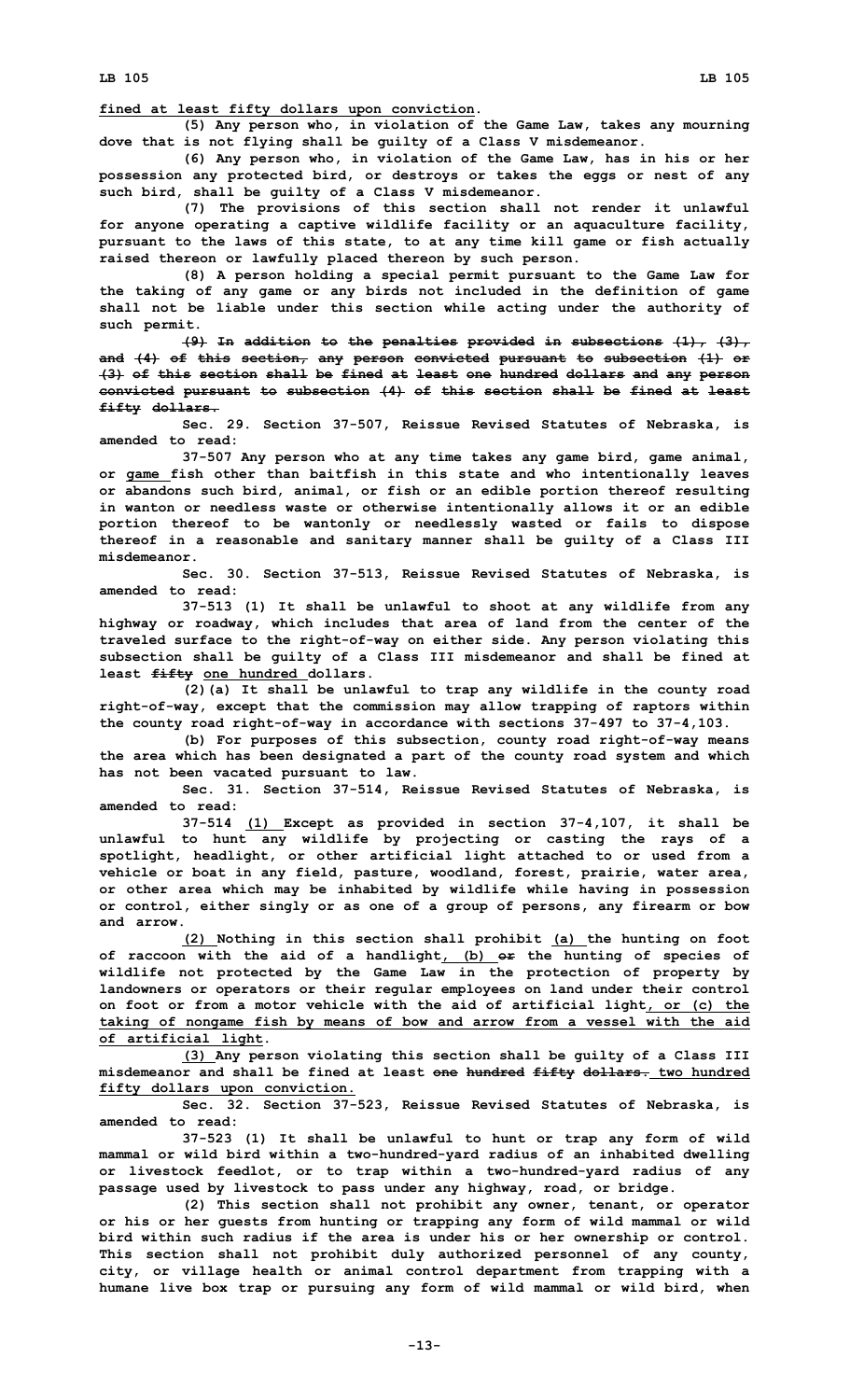**conducting such activities within the scope of the authorization, within such radius if the area is under the jurisdiction of the county, city, or village.**

**(3) Any person violating this section shall be guilty of <sup>a</sup> Class V III misdemeanor and shall be fined at least one hundred dollars upon conviction.**

**Sec. 33. (1) For purposes of this section, drug means any chemical substance, other than food, that affects the structure or biological function of any wildlife under the jurisdiction of the commission.**

**(2) Except with written authorization from the secretary of the commission or his or her designee or as otherwise provided by law, <sup>a</sup> person shall not administer <sup>a</sup> drug to any wildlife under the jurisdiction of the commission, including, but not limited to, <sup>a</sup> drug used for fertility control, disease prevention or treatment, immobilization, or growth stimulation.**

**(3) This section does not prohibit the treatment of wildlife to prevent disease or the treatment of sick or injured wildlife by <sup>a</sup> licensed veterinarian, <sup>a</sup> holder of <sup>a</sup> federal migrating bird rehabilitation permit, <sup>a</sup> holder of <sup>a</sup> permit regulated under the authority of section 37-316, <sup>a</sup> holder of <sup>a</sup> permit regulated under the authority of section 37-4,106, or <sup>a</sup> holder of <sup>a</sup> license regulated under the authority of section 37-4,108.**

**(4) This section shall not be construed to limit employees of agencies of the state or the United States or employees of an animal control facility or animal shelter licensed under section 54-627 in the performance of their official duties related to public health or safety, wildlife management, or wildlife removal, except that <sup>a</sup> drug shall not be administered by any person for fertility control or growth stimulation except as provided in subsection (2) of this section.**

**(5) <sup>A</sup> conservation officer may take possession or dispose of any wildlife under the jurisdiction of the commission that the officer reasonably believes has been administered <sup>a</sup> drug in violation of this section.**

**(6) <sup>A</sup> person who violates this section is guilty of <sup>a</sup> Class IV misdemeanor.**

**Sec. 34. Section 37-613, Reissue Revised Statutes of Nebraska, is amended to read:**

**37-613 (1) Any person who sells, purchases, takes, or possesses contrary to the Game Law any wildlife shall be liable to the State of Nebraska for the damages caused thereby. Such damages shall be:**

**(a) Five Fifteen thousand dollars for each mountain sheep;**

**(b) Five thousand dollars for each elk with <sup>a</sup> minimum of twelve total points and one thousand five hundred dollars for any other elk;**

**(c) Five thousand dollars for each whitetail deer with <sup>a</sup> minimum of eight total points and an inside spread between beams of at least eighteen inches, one thousand dollars for any other antlered whitetail deer, and two hundred fifty dollars for each antlerless whitetail deer and whitetail doe deer;**

**(d) Five thousand dollars for each mule deer with <sup>a</sup> minimum of eight total points and an inside spread between beams of at least twenty-four inches and one thousand dollars for any other mule deer;**

**(e) Five thousand dollars for each antelope with the shortest horn measuring <sup>a</sup> minimum of fourteen inches in length and one thousand dollars for any other antelope;**

**(b) (f) One thousand five hundred dollars for each elk bear or moose or each individual animal of <sup>a</sup> any threatened or endangered species of wildlife not otherwise listed in this subsection;**

**(c) Seven hundred fifty dollars for each deer, antelope, bear, swan, or paddlefish;**

**(g) Five hundred dollars for each mountain lion, lynx, bobcat, river otter, or raw pelt thereof;**

**(h) Twenty-five dollars for each raccoon, opossum, skunk, or raw pelt thereof;**

**(i) Five thousand dollars for each eagle;**

**(d) (j) One hundred dollars for each wild turkey;**

**(k) Twenty-five dollars for each dove;**

**(e) (l) Seventy-five dollars for each other game bird, other game animal, other fur-bearing animal, other than raccoons, or the raw pelts raw pelt thereof, or nongame wildlife in need of conservation as designated by the commission pursuant to section 37-805, not otherwise listed in this subsection;**

**(f) (m) Fifty dollars for each wild bird not otherwise listed in this section; subsection;**

**(n) Seven hundred fifty dollars for each swan or paddlefish;**

**(o) Two hundred dollars for each master angler fish measuring more than twelve inches in length;**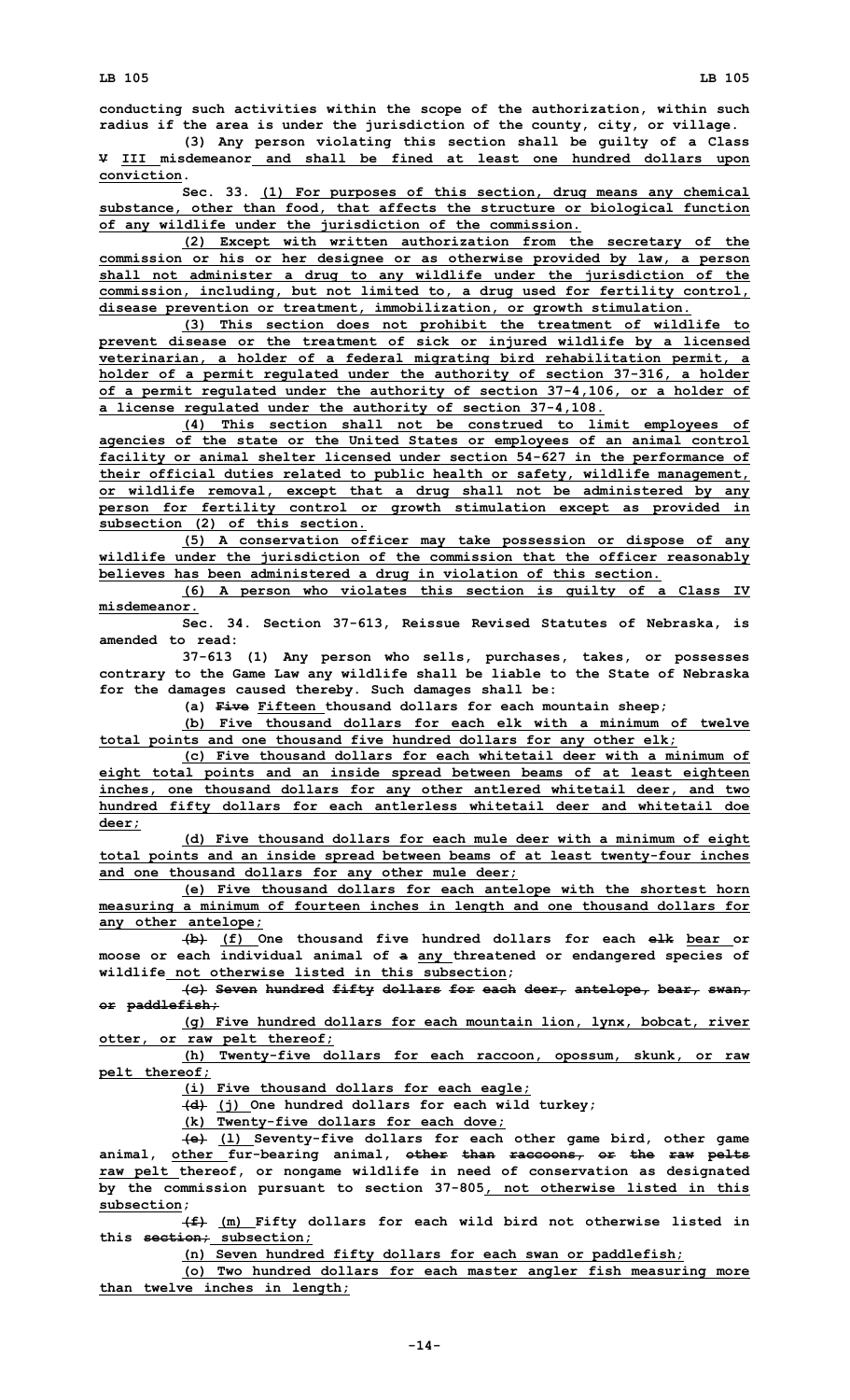**(g) (p) Fifty dollars for each game fish measuring more than twelve inches in length not otherwise listed in this subsection;**

**(h) Twenty-five dollars for each raccoon;**

**(i) Twenty (q) Twenty-five dollars for each other game fish; and**

**(j) Twenty (r) Fifty dollars for any other species of game not otherwise listed in this subsection.**

**(2) The commission shall adopt and promulgate rules and regulations to provide for <sup>a</sup> list of master angler fish which are subject to this section and to prescribe guidelines for measurements and point determinations as required by this section. The commission may adopt <sup>a</sup> scoring system which is uniformly recognized for this purpose.**

**(2) (3) Such damages may be collected by the commission by civil action. In every case of conviction for any of such offenses, the court or magistrate before whom such conviction is obtained shall further enter judgment in favor of the State of Nebraska and against the defendant for liquidated damages in the amount set forth in this section and collect such damages by execution or otherwise. Failure to obtain conviction on <sup>a</sup> criminal charge shall not bar <sup>a</sup> separate civil action for such liquidated damages. Damages collected pursuant to this section shall be remitted to the secretary of the commission who shall remit them to the State Treasurer for credit to the State Game Fund.**

**Sec. 35. Section 37-727, Reissue Revised Statutes of Nebraska, is amended to read:**

**37-727 Any person violating the provisions of section 37-722 or sections 37-724 to 37-726 shall be guilty of <sup>a</sup> Class III misdemeanor and shall be fined at least two hundred dollars upon conviction.**

**Sec. 36. Section 37-1241.07, Reissue Revised Statutes of Nebraska, is amended to read:**

**37-1241.07 (1) The owner of <sup>a</sup> boat livery, or his or her agent or employee, shall not lease, hire, or rent <sup>a</sup> motorboat or personal watercraft to any person under eighteen years of age.**

**(2) Except as provided in subdivision (1)(a) of section 37-1241.06, <sup>a</sup> person younger than eighteen years of age may operate <sup>a</sup> motorboat or personal watercraft rented, leased, or hired by <sup>a</sup> person eighteen years of age or older if the person younger than eighteen years of age holds <sup>a</sup> valid boating safety certificate issued under section 37-1241.06.**

**(3) The owner of <sup>a</sup> boat livery, or his or her agent or employee, engaged in the business of renting or leasing motorboats shall list on each rental or lease agreement for <sup>a</sup> motorboat the name and age of each person who is authorized to operate the motorboat. The person to whom the motorboat is rented or leased shall ensure that only those persons who are listed as authorized operators are allowed to operate the motorboat.**

**(4) The owner of <sup>a</sup> boat livery, or his or her agent or employee, engaged in the business of renting or leasing motorboats shall display for review by each person who is authorized to operate the motorboat <sup>a</sup> summary of the statutes and the rules and regulations governing the operation of <sup>a</sup> motorboat and instructions regarding the safe operation of the motorboat. Each person who is listed as an authorized operator of the motorboat shall review the summary of the statutes, rules, regulations, and instructions and sign <sup>a</sup> statement indicating that he or she has done so prior to leaving the rental or leasing office.**

**Sec. 37. Section 37-1241.08, Reissue Revised Statutes of Nebraska, is amended to read:**

**37-1241.08 Sections 37-1204.01 and 37-1241.01 to 37-1241.07 shall not apply to <sup>a</sup> person participating in <sup>a</sup> regatta, race, marine parade, tournament, or exhibition which has been authorized or permitted by the commission pursuant to sections 37-1262 and 37-1263 or is otherwise exempt from the provisions of the State Boat Act.**

**Sec. 38. Section 54-2313, Reissue Revised Statutes of Nebraska, is amended to read:**

**54-2313 The luring or enticement of wildlife into <sup>a</sup> permitted domesticated cervine animal facility for the purpose of containing such wildlife is cause for permit suspension under section 54-2310 and shall be considered <sup>a</sup> violation of section 37-411. 37-479. Any permitholder under the Domesticated Cervine Animal Act who lures or entices wildlife into such a facility is responsible for any and all expenses incurred by the commission to remove such wildlife from the facility.**

**Sec. 39. Original sections 28-1335, 37-201, 37-314, 37-327, 37-407, 37-410, 37-411, 37-415, 37-417, 37-426, 37-431, 37-432, 37-433, 37-440, 37-447, 37-449, 37-450, 37-451, 37-455, 37-455.01, 37-456, 37-457, 37-477, 37-479, 37-481, 37-4,111, 37-501, 37-504, 37-507, 37-513, 37-514, 37-523, 37-613, 37-727, 37-1241.07, 37-1241.08, and 54-2313, Reissue Revised Statutes**